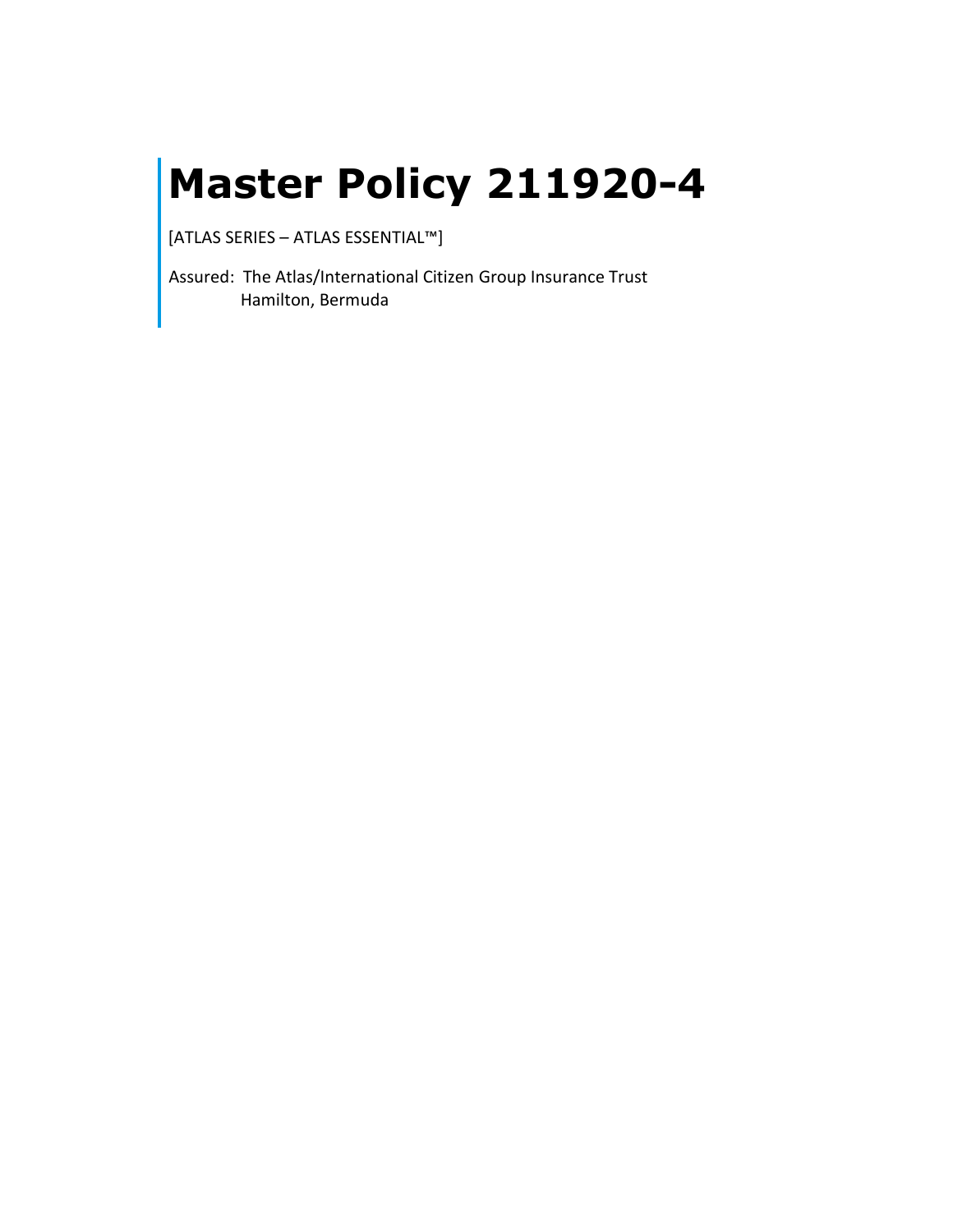# **CONTENTS**

| <b>Article 1 - Insuring</b>                                                                                                     | 4  |
|---------------------------------------------------------------------------------------------------------------------------------|----|
| <b>Article 2 - Important Notice Concerning the</b><br><b>United States Patient Protection and</b><br><b>Affordable Care Act</b> | 4  |
| Article 3 - Effective Date and Termination                                                                                      | 4  |
| <b>Article 4 - General Provisions</b>                                                                                           | 5  |
|                                                                                                                                 |    |
|                                                                                                                                 |    |
|                                                                                                                                 |    |
|                                                                                                                                 |    |
|                                                                                                                                 |    |
|                                                                                                                                 |    |
|                                                                                                                                 |    |
|                                                                                                                                 |    |
| Article 5 - Conditions Precedent                                                                                                | 6  |
|                                                                                                                                 |    |
|                                                                                                                                 |    |
|                                                                                                                                 |    |
|                                                                                                                                 |    |
| Article 6 - Member Eligibility, Certificate<br><b>Effective &amp; Termination Dates, Benefit</b>                                |    |
| <b>Period, and Home Country Coverage</b>                                                                                        | 7  |
| <b>Article 7 - Schedule of Benefits and Limit</b>                                                                               | 8  |
| <b>Article 8 - United States Preferred Provider</b><br><b>Organization (PPO) Requirements</b>                                   | 10 |
| <b>Article 9 - Claim Procedures</b>                                                                                             | 11 |
|                                                                                                                                 |    |
|                                                                                                                                 |    |
|                                                                                                                                 |    |
|                                                                                                                                 |    |
|                                                                                                                                 |    |
|                                                                                                                                 |    |
|                                                                                                                                 |    |
|                                                                                                                                 |    |
| Article 10 - Appeals and Complaints                                                                                             | 13 |
|                                                                                                                                 |    |
|                                                                                                                                 |    |

| Article 11 - Arbitration and Class Action                 |    |
|-----------------------------------------------------------|----|
| Waiver                                                    | 14 |
| <b>Article 12- Eligible Expenses</b>                      | 15 |
|                                                           |    |
| Emergency Quarantine Indemnity - Covid-19 18              |    |
| Leisure, Recreational, Entertainment, or Fitness Sports & |    |
| <b>Article 13 - Terrorism</b>                             | 21 |
| <b>Article 14 - Pre-Existing Medical Conditions22</b>     |    |
| <b>Article 15 - General Exclusions</b>                    | 22 |
| <b>Article 16 - General Definitions</b>                   | 25 |
| <b>EXHIBIT A: APPLICATION</b>                             | 28 |
| <b>EXHIBIT B: RATES</b>                                   | 29 |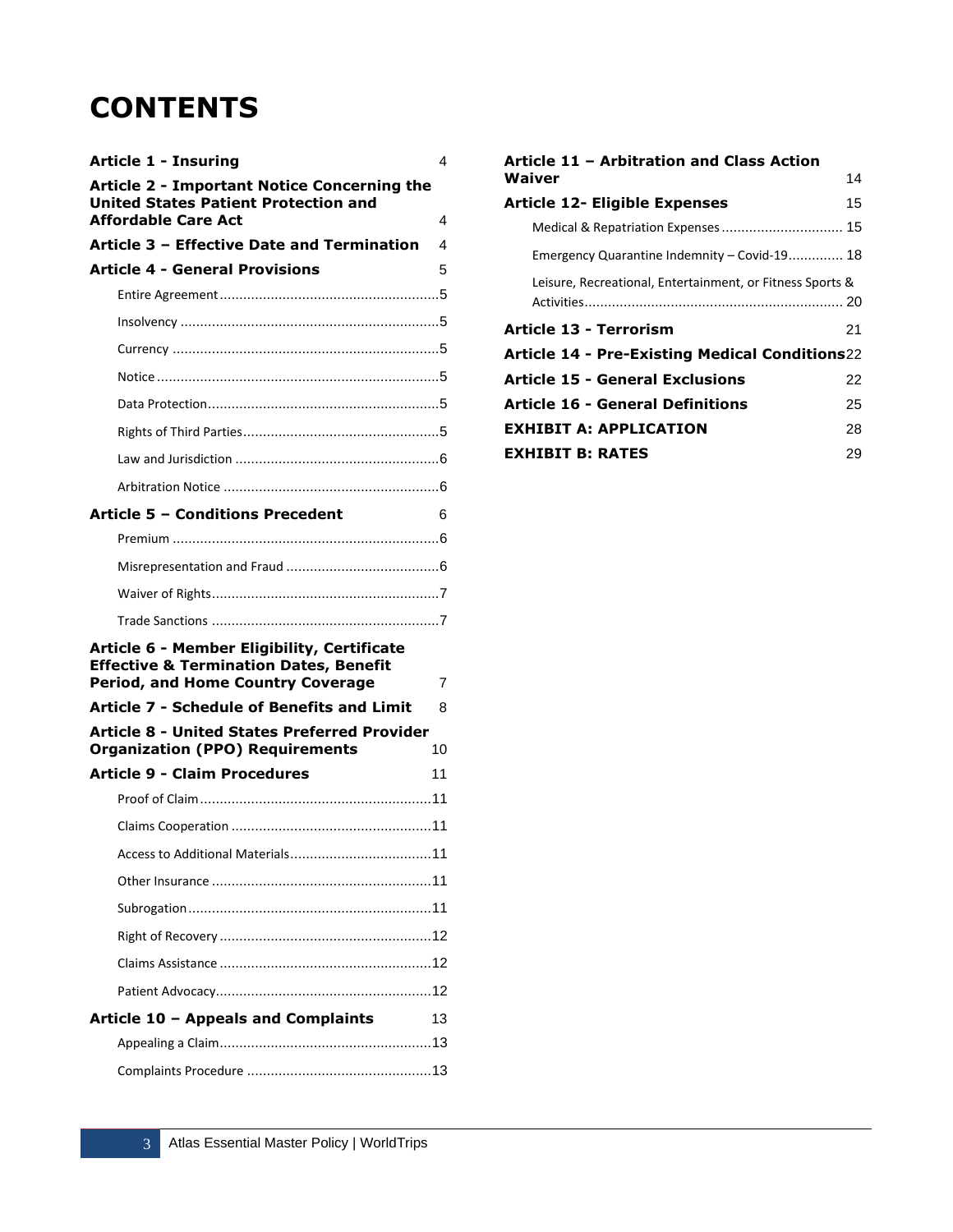# **Article 1 - Insuring**

<span id="page-2-0"></span>Certain Underwriters at Lloyds, London ("Underwriters") promise to provide the benefits described in this Master Policy. Underwriters makes this promise in consideration of the **assured's** application, each **member's** application, and the payment of premium.

WorldTrips is hereby recognized by Underwriters as the plan administrator. All communications, notices and payments shall be transmitted through **us**. Receipt by **us** shall be considered receipt by Underwriters.

Underwriters's agreement is subject to all terms, conditions, provisions and exclusions of this Master Policy, including any exhibits, schedules, endorsements, or riders attached hereto.

#### **WorldTrips**

WorldTrips is a subsidiary of Tokio Marine HCC. HCC Lloyd's Syndicate 4141 is managed by HCC Underwriting Agency Ltd which is authorized by the Prudential Regulation Authority (PRA) and regulated by the Financial Conduct Authority (FCA) and the PRA. Registered in England and Wales No. 04632146. Registered office: 1 Aldgate, London EC3N 1RE, United Kingdom. Lloyd's is authorised as an insurer in Spain by the Spanish insurance regulatory authority (Dirección General de Seguros y Fondos de Pensiones) under reference L0017.

<span id="page-2-1"></span>These details can be checked on the Financial Services Register by visiting: www . fca . org . uk or contacting the Financial Conduct Authority on 0800 111 6768.

# **Article 2 - Important Notice Concerning the United States Patient Protection and Affordable Care Act**

This insurance is not subject to, and does not provide certain insurance benefits required by the United States' Patient Protection and Affordable Care Act ("PPACA"). PPACA requires certain U.S. citizens or US residents to obtain PPACA compliant health insurance, or "minimum essential coverage." PPACA also requires certain employers to offer PPACA compliant insurance coverage to their employees. Tax penalties may be imposed on U.S. residents or citizens who do not maintain minimum essential coverage, and on certain employers who do not offer PPACA compliant insurance coverage to their employees. In some cases, certain individuals may be deemed to have minimum essential coverage under PPACA even if their insurance coverage does not provide all of the benefits required by PPACA. **You** should consult **your** attorney or tax professional to determine whether this policy meets any obligations **you** may have under PPACA.

# <span id="page-2-2"></span>**Article 3 – Effective Date and Termination**

This Master Policy is effective as of April 15, 2021 and shall remain in effect until April 14, 2022. Thereafter, this Master Policy may be renewed for successive 12-month periods. This Master Policy can be terminated at any time by either Underwriters or **us** giving at least 30 days advance written notice to the other party. Such termination of the Master Policy will have no effect on **certificates** issued to **members** prior to the date of termination or on payments made or to be made by or to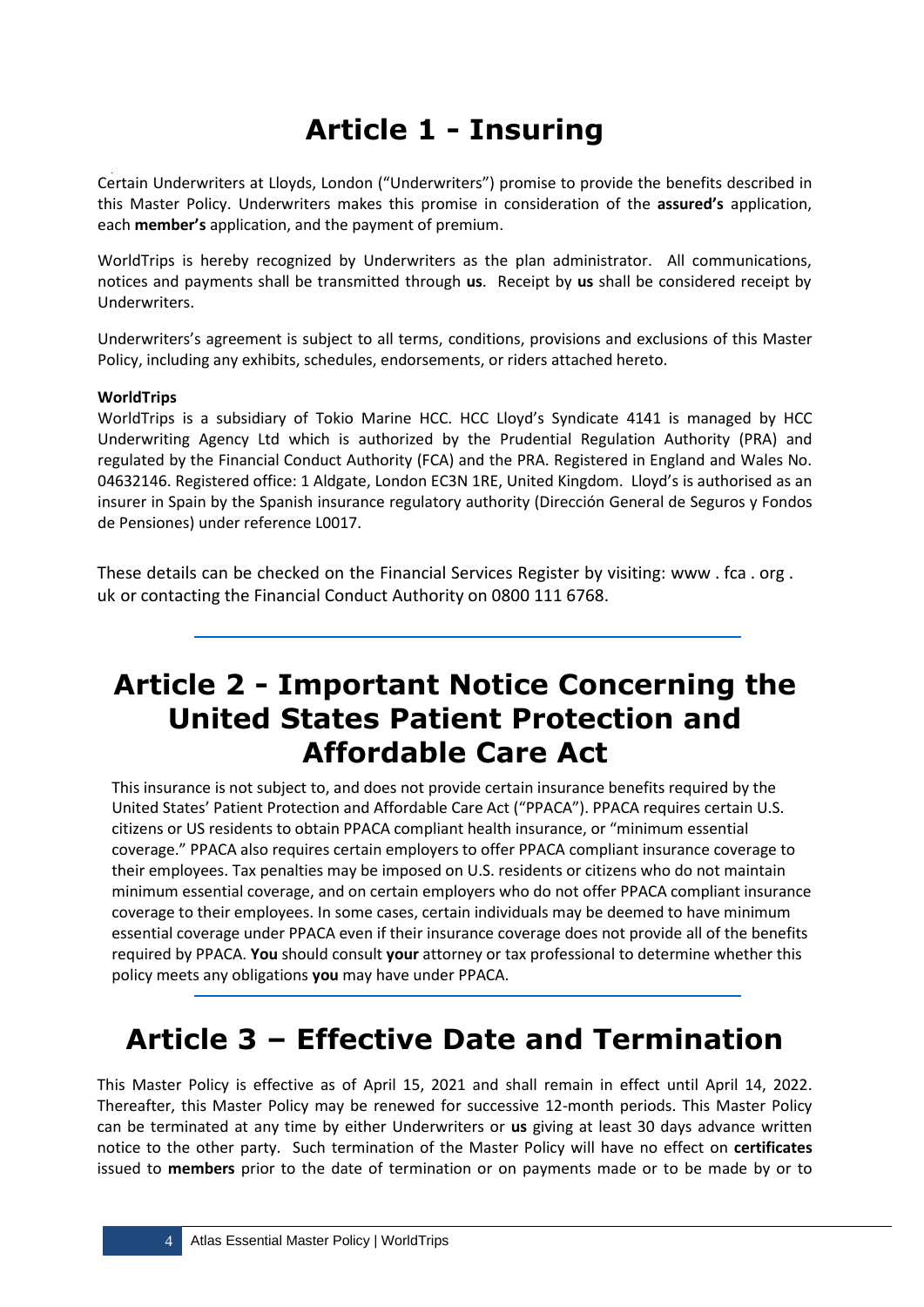<span id="page-3-1"></span><span id="page-3-0"></span>Underwriters under such **certificates**. No **certificates** will be issued after the date the Master Policy is terminated.

# **Article 4 - General Provisions**

### **Entire Agreement**

<span id="page-3-2"></span>The Master Policy, including any exhibits, schedules, endorsements and/or riders attached hereto, constitutes the entire agreement between Underwriters and **us**. The **certificate** issued to the **member**, including the **member's** application and any exhibits, schedules, endorsements and/or riders attached thereto, is an outline of the insurance provided by this Master Policy. The **certificate** does not extend or change the insurance provided by the Master Policy. The insurance described in the **certificate** is subject to all terms, conditions, provisions and exclusions of the Master Policy, including any exhibits, schedules, endorsements and/or riders attached hereto.

### **Insolvency**

<span id="page-3-3"></span>The insolvency, bankruptcy, financial impairment, receivership, voluntary plan of arrangement with creditors or dissolution of **us** or any **member** shall not impose upon Underwriters any liability other than that specifically included in this insurance.

### <span id="page-3-4"></span>**Currency**

The monetary limits and premiums stated in the Master Policy and any **certificate** issued hereunder are in U.S. dollars.

### **Notice**

<span id="page-3-5"></span>Any notice to **you** shall be placed in the United States mail, postage prepaid, and addressed to **your** mailing address on file as of the date the notice is mailed. **You** are required to promptly notify **us** of any change in mailing address.

### **Data Protection**

**We** respect individual privacy and value **your** confidence. **We** restrict access to personal information to employees/partners who need to know that information in order to perform their jobs. Any employee that **we** determine is in violation of this policy will be subject to disciplinary action, up to and including termination and criminal prosecution.

<span id="page-3-6"></span>**We** will not disclose **your** personal information to third parties outside WorldTrips and **our** partners unless ordered to do so to comply with the law of the countries in which **we** do business or when complying with the legal process.

### **Rights of Third Parties**

**You** may assign benefits under this insurance to a **hospital**, **physician** or other provider. Any assignment shall not confer upon such **hospital**, **physician** or other provider, any right or privilege granted to **you**  under this insurance except for the right to receive benefits, if any, which are determined to be due and payable hereunder. No **hospital**, **physician** or other provider shall have any direct or indirect claim or right of action against **us**.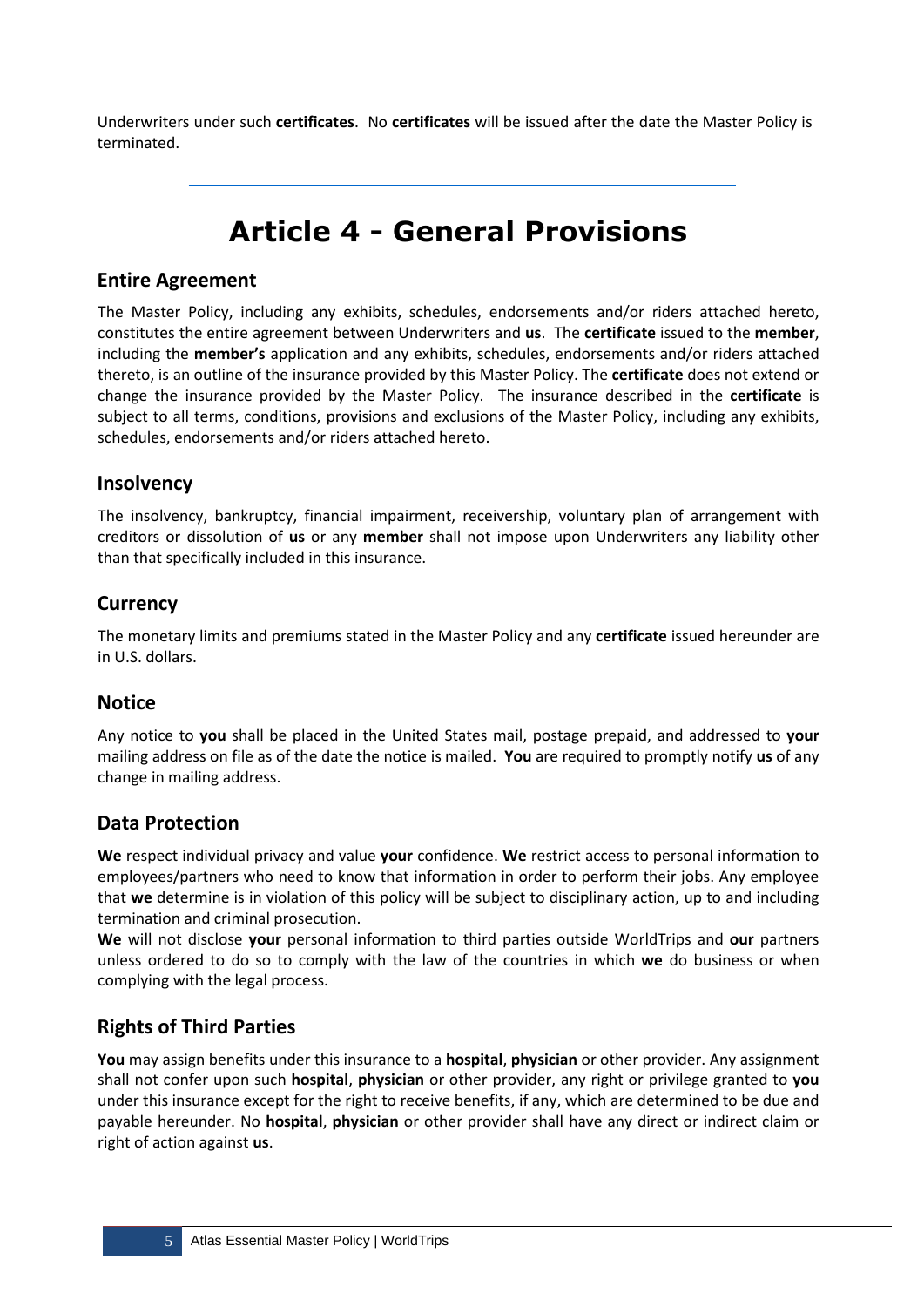### <span id="page-4-0"></span>**Law and Jurisdiction**

<span id="page-4-1"></span>No action of law or equity may be brought to recover benefits under this insurance until 60 days after written proof of claim has been provided to **us**. No such action may be brought after the end of three (3) years after the time written proof of claim is required to be furnished. The validity, interpretation, and performance of this agreement shall be governed by and construed in accordance with the laws of Bermuda.

### **Arbitration Notice**

<span id="page-4-2"></span>**EXCEPT FOR CERTAIN TYPES OF DISPUTES DESCRIBED IN THE "ARBITRATION AND CLASS ACTION WAIVER" IN ARTICLE 11 BELOW, AND IF YOU DO NOT OPT-OUT AS SET FORTH IN THAT SAME SECTION, YOU AGREE THAT DISPUTES BETWEEN YOU AND WORLDTRIPS AND/OR THE UNDERWRITERS WILL BE RESOLVED BY BINDING, INDIVIDUAL ARBITRATION, AND YOU WAIVE YOUR RIGHT TO BRING OR RESOLVE ANY DISPUTE AS, OR PARTICIPATE IN, A CLASS, CONSOLIDATED, REPRESENTATIVE, COLLECTIVE, OR PRIVATE ATTORNEY GENERAL ACTION OR ARBITRATION.**

# **Article 5 – Conditions Precedent**

<span id="page-4-3"></span>The following are conditions precedent to Underwriter's liability under this insurance:

### **Premium**

- 1. Rates: Rates shall be as set forth in the exhibit attached hereto.
- 2. Payment: Payment of the required premium shall be remitted to Underwriters on or before the **member's** certificate effective date or the continuation date (if applicable).
- 3. Premiums will be refunded in full if cancellation request is received prior to the certificate effective date.
- 4. Premiums may be refunded after the certificate effective date subject to the following provisions:
	- a. A \$25 cancellation fee will apply for administrative costs incurred by **us**; and
	- b. Only the unused portion of the plan cost will be refunded; and
	- c. **You** cannot have filed any claims to be eligible for premium refund.
- <span id="page-4-4"></span>5. Premium is considered to be paid on the date the payment instrument is received by Underwriters, provided such instrument provides immediately available funds.

### **Misrepresentation and Fraud**

1. Application:

**We** rely on the statements made by **you** on the application in connection with the making of the application in determining whether or not the individual(s) included on the application meets the eligibility requirements and the underwriting requirements for insurance hereunder. Any misstatement, concealment or fraud in the **participating organization's** application or the **member's** application, or in relation to any statement or warranty made by the **participating organization**, the **member**, or their authorized representative, whether in writing or otherwise, to **us** or **our** representatives, on or in connection with the application shall render this insurance null and void and all claims hereunder shall be forfeited, in addition to any and all other remedies available to **us**.

2. Claims: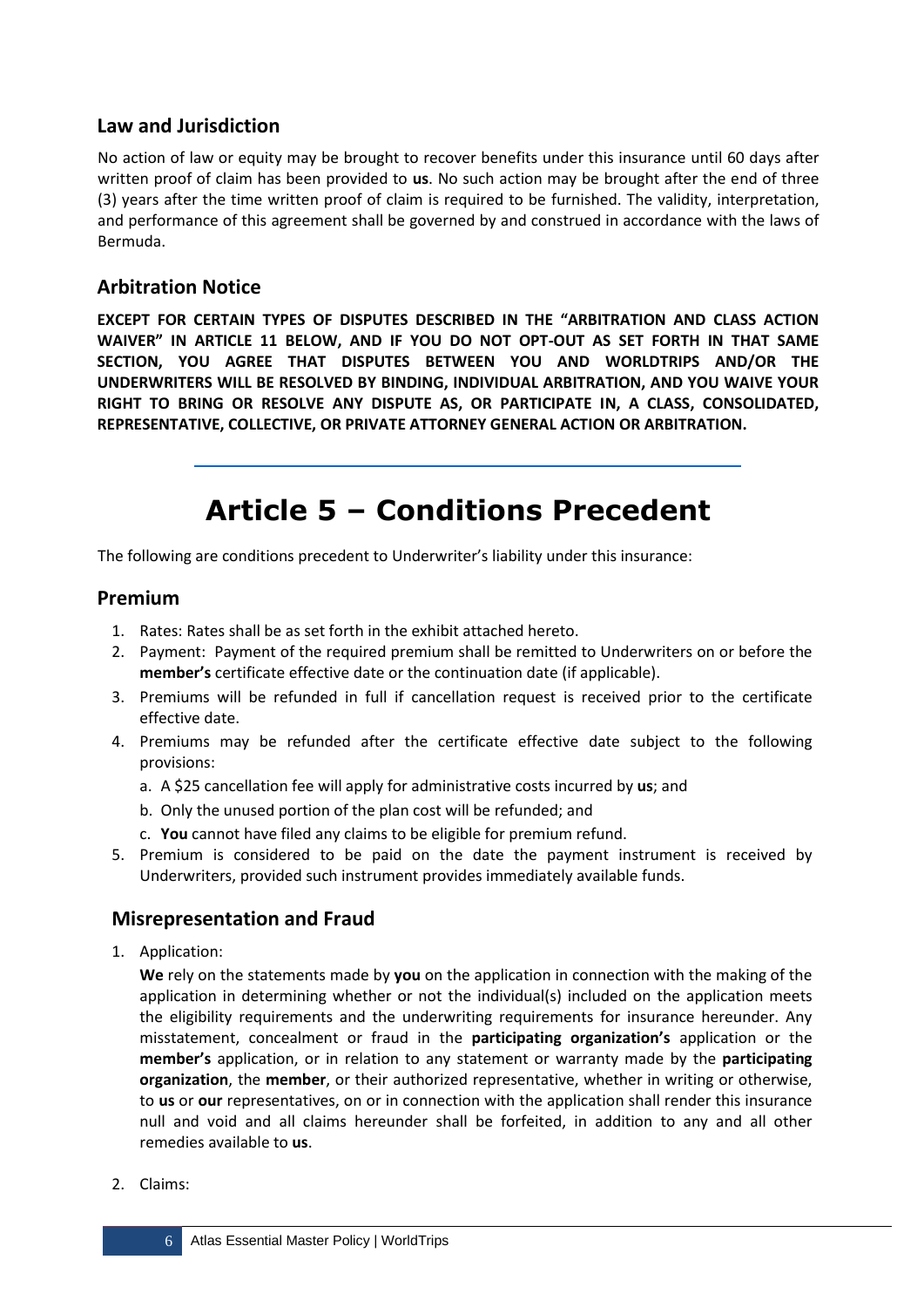<span id="page-5-0"></span>**We** rely on the statements made by the **member** on the claimant's statement and in connection with the submission of any claim hereunder in determining whether or not and to what extent benefits under this insurance may be payable. Any misstatement, concealment or fraud in the making of any claim hereunder shall render this insurance null and void and all claims hereunder shall be forfeited, in addition to any and all other remedies available to **us**. If any claim under this insurance shall be in any respect fraudulent or if any fraudulent means or devices are used by the member or anyone acting on their behalf, this insurance shall be null and void and all claims hereunder shall be forfeited, in addition to any and all other remedies available to **us**.

## <span id="page-5-1"></span>**Waiver of Rights**

**Our** failure to enforce or require compliance with any provision herein will not waive, modify or render such provision unenforceable at any other time, whether or not the circumstances are the same.

## **Trade Sanctions**

<span id="page-5-2"></span>This Master Policy does not apply to the extent any trade or economic sanctions, or other laws or regulations prohibit **us** from providing insurance, including, but not limited, to the payment of claims.

# **Article 6 - Member Eligibility, Certificate Effective & Termination Dates, Benefit Period, and Home Country Coverage**

### **Eligibility**

U.S. Citizens and Non-U.S. Citizens who are at least 14 days of age are eligible for coverage outside of their **home countries**, except as provided under home country coverage. U.S. Citizens and residents are not eligible for coverage within the U.S, except as provided under home country coverage or an eligible benefit period. Individuals age 65 to 79 as of the certificate effective date are subject to a \$100,000 overall maximum limit or less. Individuals age 80 and over as of the certificate effective date are subject to a \$10,000 overall maximum limit.

# **Certificate Effective Date**

Insurance hereunder is effective on the later of:

- a. The moment **we** receive an application and correct premium if the application and payment is made online or by fax; or
- b. 12:01am U.S. Eastern Time on the date we receive an application and correct premium if the application and payment is made by mail;
- c. The moment **you** depart from **your home country**; or
- d. 12:01am U.S. Eastern Time on the date requested on the application.

# **Certificate Termination Date**

Insurance hereunder terminates on the earlier of:

- 1. 11:59pm U.S. Eastern Time on the last day of the period for which premium has been paid;
- 2. 11:59pm U.S. Eastern Time on the date requested on the application; or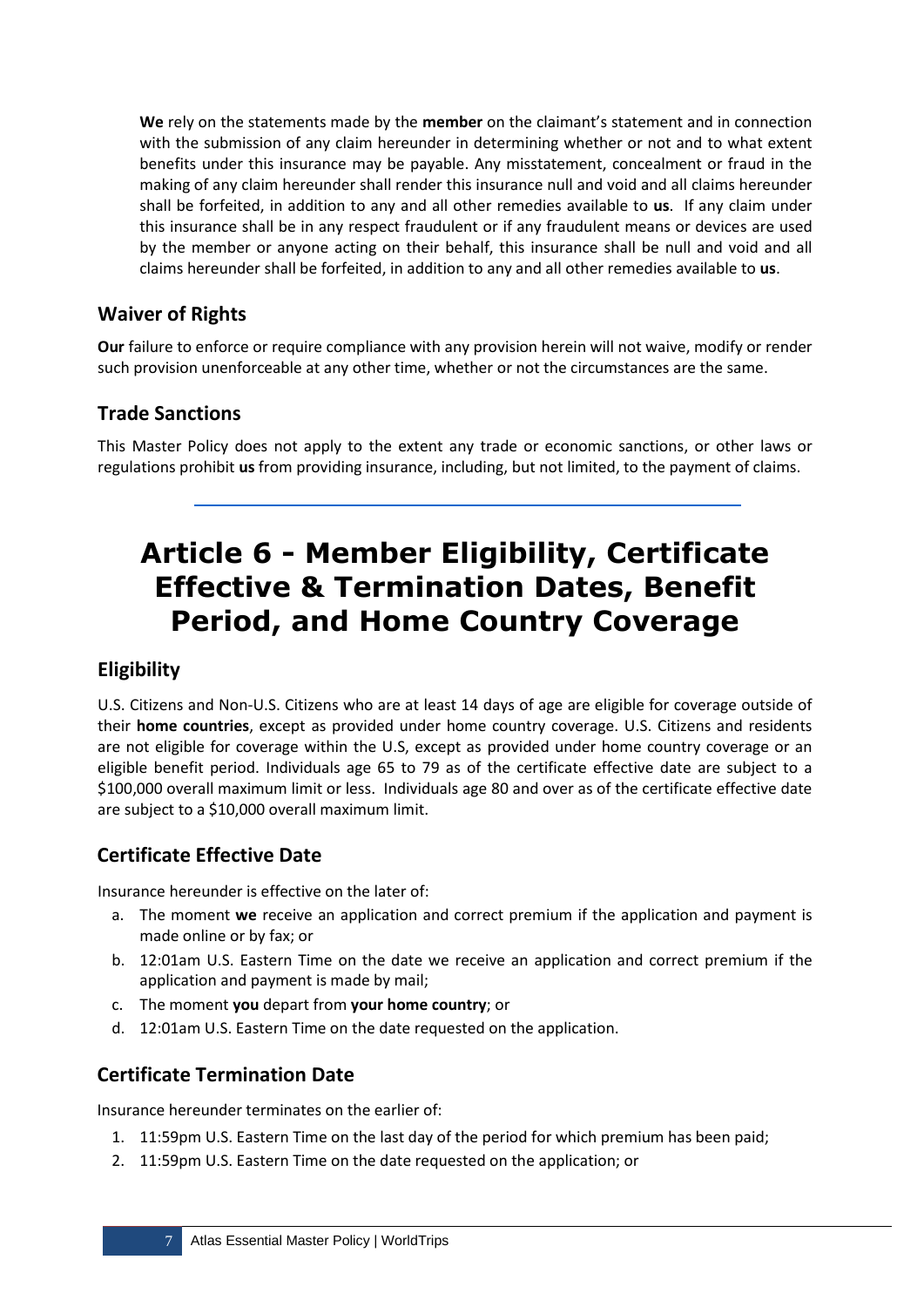3. The moment of arrival upon **your** return to **your home country** (unless **you** have started a benefit period or are eligible for home country coverage).

### **Benefit Period**

While the **certificate** is in effect, the benefit period does not apply. Upon termination of the **certificate**, in accordance with this provision, **we** will pay eligible medical expenses for up to 90 days beginning on the first day of diagnosis or treatment of a covered **injury** or **illness** while **you** are outside **your home country**. The benefit period applies only to eligible medical expenses related to the **injury** or **illness** that began while the **certificate** was in effect.

In the event **you** begin a benefit period while the **certificate** is in effect, and the **certificate** terminates because **you** return to **your home country**, **we** will pay eligible medical expenses which are incurred in **your home country** during the benefit period. Home country coverage applies only to eligible medical expenses related to the **injury** or **illness** that began while the **certificate** was in effect.

### **Incidental Home Country Coverage**

U.S. **home country**: For every three-month period during which **you** are covered, eligible medical expenses incurred in the U.S. are covered up to a maximum of 15 days.

Non-U.S. **home country:** For every three-month period during which **you** are covered, eligible medical expenses incurred in **your home country** are covered up to a maximum of 30 days.

Any benefit accrued under a single three-month period does not accumulate to another period. Failure to continue **your** international trip or **your** return to **your home country** for the sole purpose of obtaining treatment for an **illness** or **injury** that began while traveling shall void any home country coverage provided under the terms of this agreement.

Except for a benefit period, coverage provided under this Master Policy is for a maximum duration of 365 days for non-U.S. citizens or residents whose travel does not include the U.S. or U.S. Territories, and for all other **members**, the maximum **certificate period** is 364 days. Any extension is based upon the eligibility rules in force and is solely at **our** discretion.

<span id="page-6-0"></span>Notwithstanding the foregoing, coverage under all plans shall terminate on the date **we**, at **our** sole option, elect to cancel all **members** of the same sex, age, class or geographic location, provided **we** give no less than 30 days advance written notice by mail to **your** last known address.

# **Article 7 - Schedule of Benefits and Limit**

| <b>Plan Details</b>          |                                                                              |
|------------------------------|------------------------------------------------------------------------------|
| Overall Maximum Limit        | Age 80 or older: \$10,000.                                                   |
|                              | Age 65 to 79: \$50,000 or \$100,000.                                         |
|                              | All others: \$50,000, \$100,000, \$250,000, \$500,000, or \$1,000,000        |
| Maximum per Injury / Illness | Age 80 or older: \$10,000.                                                   |
|                              | Age 65 to 79: \$50,000 or \$100,000.                                         |
|                              | All others: \$50,000, \$100,000, \$250,000, \$500,000, or \$1,000,000        |
| <b>Deductibles</b>           | \$0, \$100, \$250, \$500, \$1,000, \$2,500 or \$5,000 per certificate period |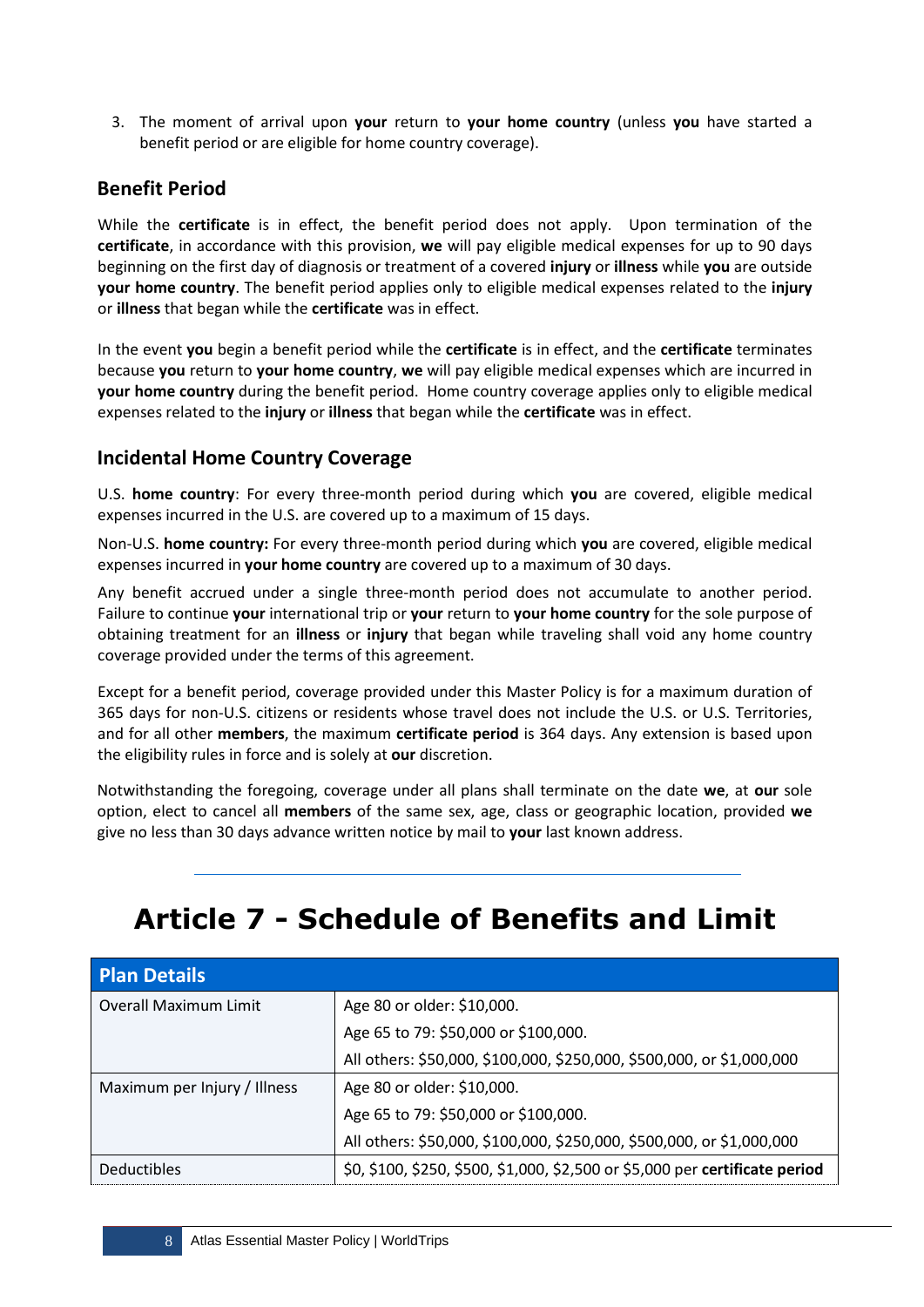| Coinsurance            |                                                                                                                            |
|------------------------|----------------------------------------------------------------------------------------------------------------------------|
| In-Network Payment     | Within the PPO: We will pay 75% of eligible expenses after the<br>deductible to the overall maximum limit                  |
| Out-of-Network Payment | Outside the PPO: Usual, reasonable, and customary. You may be<br>responsible for any charges exceeding the payable amount. |

### Eligible expenses are subject to **deductible**, **coinsurance**, overall maximum limit, and are per **certificate period** unless specifically indicated otherwise.

| <b>BENEFIT</b>                                      | <b>LIMIT</b>                                                                                                                                                                                                           |
|-----------------------------------------------------|------------------------------------------------------------------------------------------------------------------------------------------------------------------------------------------------------------------------|
| <b>Hospital Room and Board</b>                      | Average semi-private room rate, including nursing services                                                                                                                                                             |
| <b>Intensive Care Unit</b>                          | Up to the overall maximum limit                                                                                                                                                                                        |
| Local Ambulance                                     | Usual, reasonable and customary charges, when covered illness or<br>injury results in hospitalization as inpatient.                                                                                                    |
| <b>Emergency Room Co-payment</b>                    | Claims incurred in U.S.                                                                                                                                                                                                |
|                                                     | You shall be responsible for a \$200 co-payment for each use of<br>emergency room for an illness unless you are admitted to the<br>hospital. There will be no co-payment for emergency room<br>treatment of an injury. |
|                                                     | Claims incurred in U.S.                                                                                                                                                                                                |
|                                                     | No co-payment                                                                                                                                                                                                          |
| <b>Urgent Care Center Co-payment</b>                | Claims incurred in U.S.                                                                                                                                                                                                |
|                                                     | For each visit, you shall be responsible for a \$15 co-payment, after<br>which coinsurance will apply.                                                                                                                 |
|                                                     | - Co-payment waived for members with a \$0 deductible.<br>- not subject to deductible                                                                                                                                  |
|                                                     | Claims incurred in U.S.                                                                                                                                                                                                |
|                                                     | No co-payment                                                                                                                                                                                                          |
| Terrorism                                           | Up to \$50,000 lifetime maximum, eligible medical expenses only.                                                                                                                                                       |
| All<br>Eligible<br>Medical<br>Other<br>Expenses     | Up to the overall maximum limit                                                                                                                                                                                        |
| <b>Emergency Travel Benefits</b>                    | <b>Limit</b>                                                                                                                                                                                                           |
| <b>Emergency Medical Evacuation</b>                 | Up to \$500,000 lifetime maximum - not subject to deductible,<br>coinsurance, or overall maximum limit                                                                                                                 |
| <b>Repatriation of Remains</b>                      | Up to \$25,000 lifetime maximum - not subject to deductible,<br>coinsurance, or overall maximum limit                                                                                                                  |
| <b>Local Burial or Cremation</b>                    | Up to \$5,000 lifetime maximum - not subject to deductible or<br>coinsurance                                                                                                                                           |
| <b>Emergency Quarantine</b><br>Indemnity - COVID-19 | \$50 a day for up to 10 days. Must have a minimum of 30 days of<br>coverage. Proof of quarantine mandated by a physician or<br>governmental authority required. Quarantine must be due to you                          |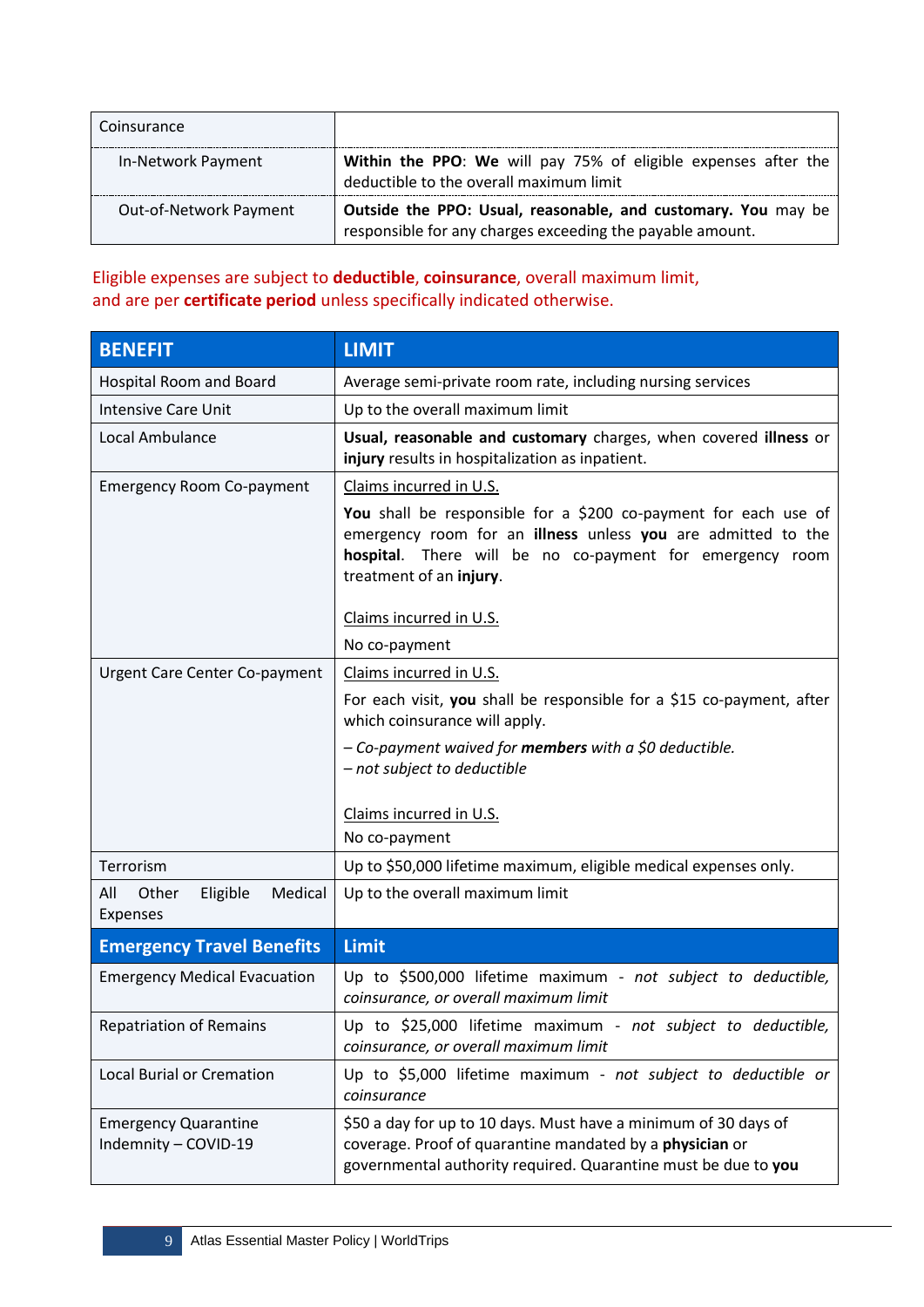| testing positive for COVID-19/SARS-CoV2, or you are symptomatic<br>and waiting on diagnostic test results. Not available while in your<br>home country. |
|---------------------------------------------------------------------------------------------------------------------------------------------------------|
| -not subject to deductible                                                                                                                              |

**Certificate Period** means the period of time beginning on the date and time of the **certificate effective date** and ending on the date and time of the **certificate termination date**.

**Coinsurance** means **your** payment of eligible expenses as specified in the Schedule of Benefits and Limits.

**Deductible** means the dollar amount of eligible expenses, specified in the Schedule of Benefits and Limits that **you** must pay per **certificate period** before eligible expenses are paid.

**Usual, Reasonable and Customary** means the lesser of the following:

- 1. One and a half times (150%) of the charges payable under the United States Medicare program, for claims incurred outside the PPO network within the U.S., or
- 2. Most common charge for similar services, medicines or supplies within the area in which the charge is incurred, so long as those charges are reasonable. What is defined as **usual, reasonable and customary** charges will be determined by **us**. In determining whether a charge is **usual, reasonable and customary**, **we** may consider one or more of the following factors: the level of skill, extent of training, and experience required to perform the procedure or service; the length of time required to perform the procedure or services as compared to the length of time required to perform other similar services; the severity or nature of the **illness** or **injury** being treated; the amount charged for the same or comparable services, medicines or supplies in the locality; the amount charged for the same or comparable services, medicines or supplies in other parts of the country; the cost to the provider of providing the service, medicine or supply; such other factors **we**, in the reasonable exercise of discretion, determine are appropriate

# <span id="page-8-0"></span>**Article 8 - United States Preferred Provider Organization (PPO) Requirements**

Nothing contained in this insurance restricts or interferes with **your** right to select the **hospital**, **physician** or other medical service provider of **your** choice. Nothing contained in this insurance restricts or interferes with the relationship between **you** and the **hospital**, **physician** or other providers with respect to treatment or care of any condition, nor **your** right to receive, at **you**r own expense, services and/or supplies that are not covered under this insurance.

To comply with the United States Preferred Provider Organization (PPO) requirements, **you** must receive medical treatment from PPO providers while in the United States. If **you** choose to seek treatment from a PPO provider, **we** will remit payment for eligible expenses directly to the provider.

**You** may review a listing of **hospitals**, **physicians** and other medical service providers included in the PPO Network for the area where **you** will be receiving treatment by accessing the Internet website for WorldTrips at: www . worldtrips . com. For assistance locating a provider, contact us at 1-800-605-2282.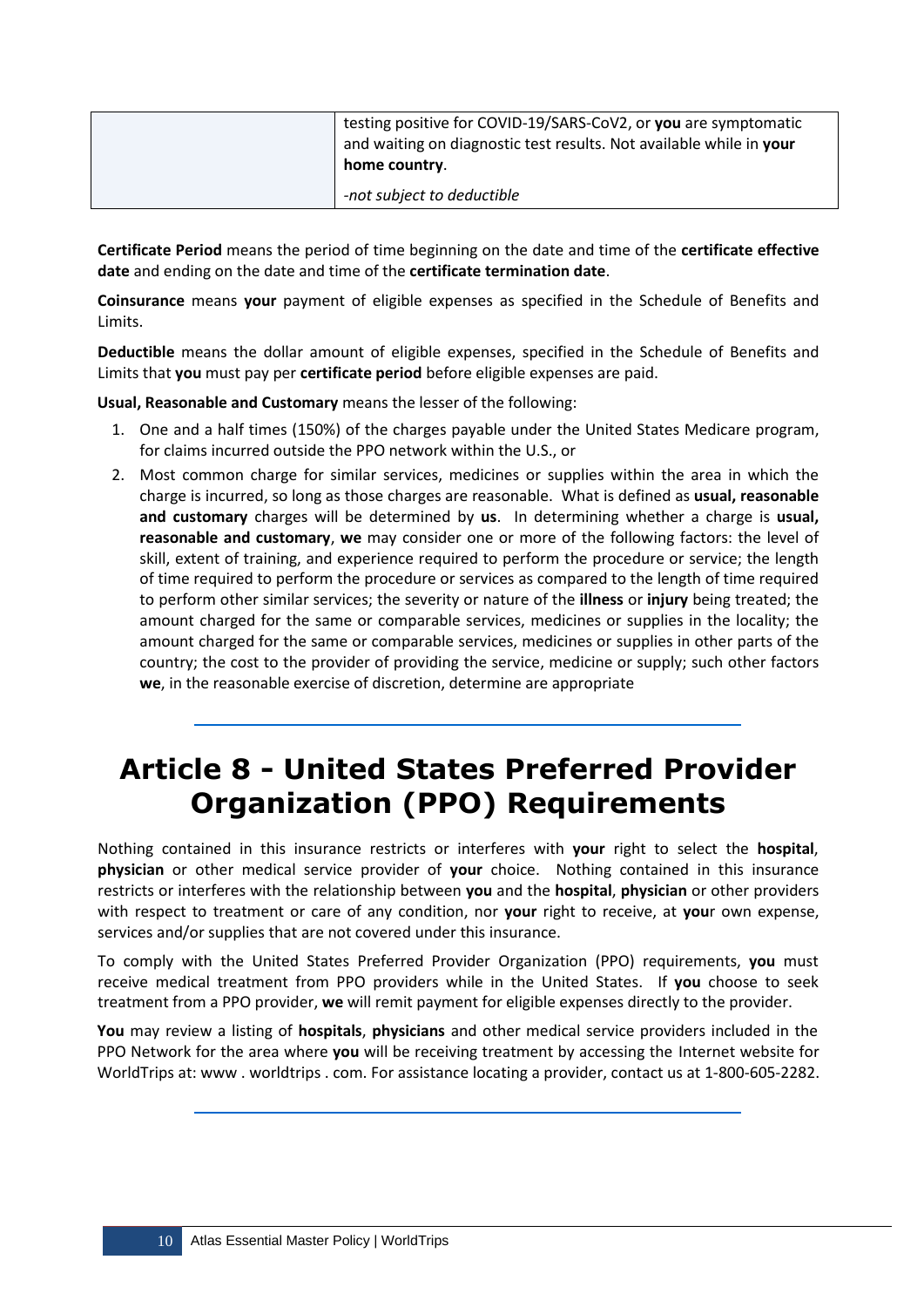# **Article 9 - Claim Procedures**

<span id="page-9-0"></span>**You** must submit a claim for any expenses to be paid by **us**. This includes treatment or services for which the medical provider will bill **us** directly. No payments will be made by **us** without **you** first submitting a claim.

Notice of claim, Claimant's Statement and Authorization, and proof of claim must be mailed to:

<span id="page-9-1"></span>**WorldTrips** P.O. Box 2005 Farmington Hills, MI 48333 USA

# **Proof of Claim**

When **we** receive notice of a claim, **we** will provide **you** with forms for filing proof of claim. The following is considered to be proof of claim:

- 1. A completed and signed Claimant's Statement and Authorization form, together with any/all required attachments;
- 2. Original itemized bills from **physicians**, **hospitals** and other medical providers; and
- 3. Original receipts for any expenses which have already been paid by **you** or on **your** behalf.

<span id="page-9-2"></span>Beginning on the last day of **your certificate period, you** shall have **60 days** to provide us **proof of claim** (unless medical services were rendered after the certificate termination date, in which case **you** shall have 60 days from the date the claim is incurred). Subsequent to receipt of **proof of claim**, **we** may, at **our** sole discretion, request and require additional information, including but not limited to medical records, necessary to confirm the validity of any claim prior to payment thereof.

### **Claims Cooperation**

<span id="page-9-3"></span>**You** shall provide assistance and co-operate with **us** or **our** representatives in obtaining any other records **we** or they feel necessary to evaluate the incident or claim. Following notification of a claim, **you** shall provide, when asked, all authorizations necessary to obtain **your** medical records. If **you** do not co-operate with **us** and/or **our** investigation of the claim, **we** shall not be liable to pay any claim.

### <span id="page-9-4"></span>**Access to Additional Materials**

**You** shall provide **us***,* or **our** designated representatives, all information, documentation, medical information that **we** or they may reasonably require during the term of this policy, or until all claims have been resolved, whichever is later.

### **Other Insurance**

<span id="page-9-5"></span>**We** shall not pay any claim if there is other insurance which would, or would but for the existence of this insurance, pay such claim. This insurance will apply with respect to expenses in excess of the amount paid or payable under such other insurance. **We** shall not pay any claim in respect to care, treatment, services or supplies furnished by any program or agency funded by any government.

### **Subrogation**

**You** undertake to cooperate with **us** in the prosecution of any and all valid claims **you** may have against third parties arising out of any occurrence which results or may result in a loss payment by **us** and to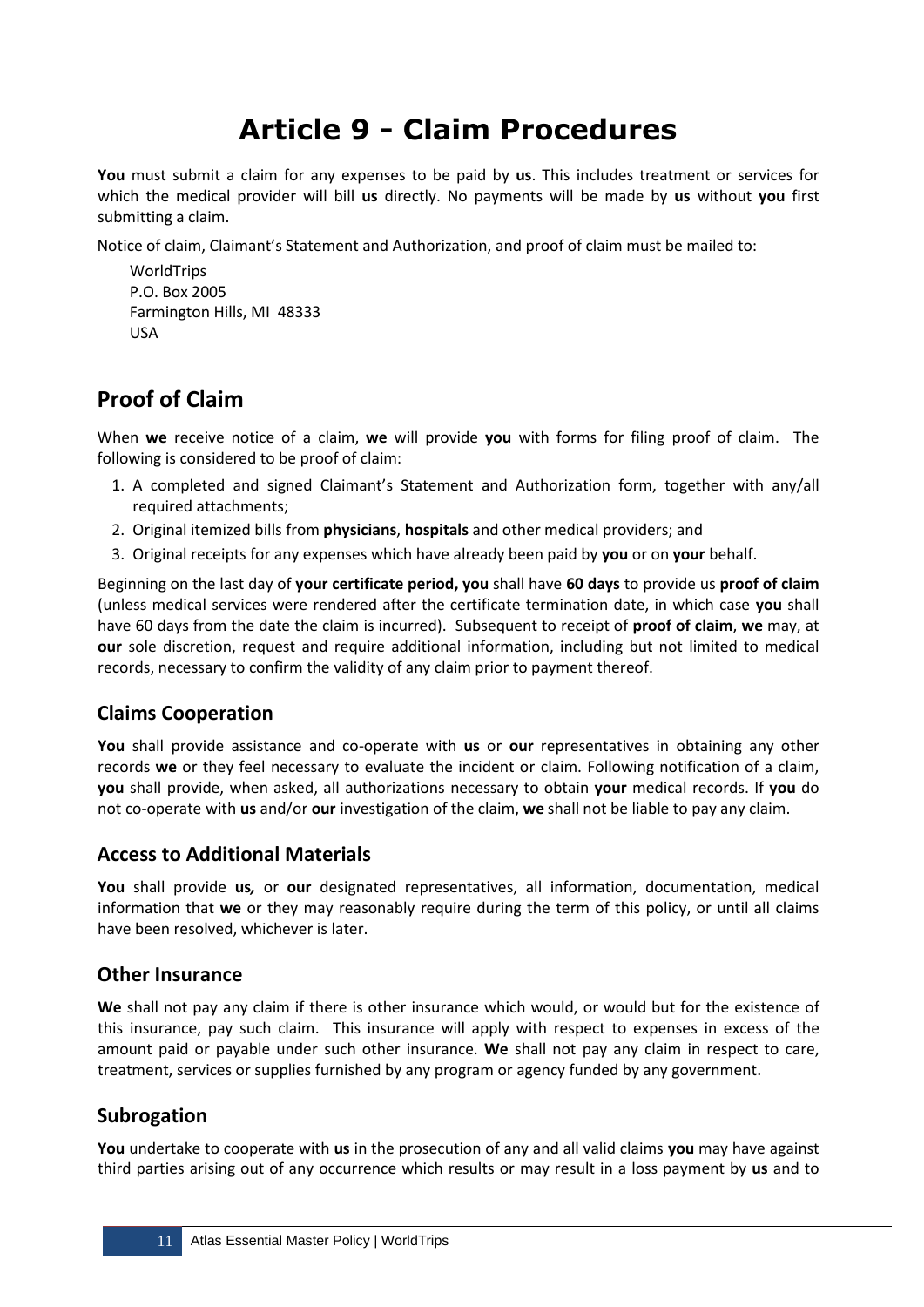<span id="page-10-0"></span>account for any amounts recovered on the basis that **we** are entitled to recover first in full any sums paid by them before **you** share in any amount so recovered. Should **you** fail to prosecute any valid claims against third parties and **we** thereupon become liable to make payment under this insurance, then **we** shall be subrogated to all **your** rights. Any amount recovered **us** shall be used to pay the expenses of collection and reimburse **us** for any amount that **we** may have paid or become liable to pay under this insurance. Any remaining amounts shall be paid to **you**.

# **Right of Recovery**

In the event of overpayment of any claim hereunder because:

- 1. all or some of the expenses were not paid for by **you** or on **your** behalf or were subsequently recovered by **you** or on **your** behalf; or
- 2. any **relative** of **you** or any person in **your** family, whether or not that person is or was a member, is repaid for all or some of those expenses by a source other than **us**; or
- 3. all or some of the expenses were not Eligible Expenses; or
- 4. all or some of the expenses were paid or reimbursed based on incorrect benefit application.

**We** have the right to recover the amount of overpayment from **you** and/or the **hospital**, **physician** or other provider of services or supplies. The amount of the recovery is the difference between:

- 1. the amount of expenses actually paid by **us**; and
- 2. the amount of expenses which should have been paid by **us**.

If **you** or the **hospital**, **physician** or other provider of services or supplies does not promptly make any such refund to **us**, we may, in addition to any other remedies available, either:

- <span id="page-10-1"></span>1. reduce the amount of any future claim that is otherwise eligible for payment hereunder, to the full extent of the refund due to **us**; or
- 2. cancel this **certificate** issued to **you** by giving 30 days advance written notice by mail to **your** last known address.

# **Claims Assistance**

<span id="page-10-2"></span>Every attempt will be made to help **you** understand the benefits provided by this insurance, however, any statement made by **our** employee will be deemed a representation and not a warranty. Actual benefit payment can only be determined at the time a claim is submitted and all facts are presented in writing. If a definite answer to a specific question is required, **you** can submit a written request, including all pertinent information and a statement from the attending **physician** (if applicable), and a written reply will be sent to **you** and kept on file.

# **Patient Advocacy**

**We** may determine that a particular claim or diagnosis occurring under this insurance may be placed under the Patient Advocacy program to ensure that **medically necessary** services and supplies are provided in the most cost-effective manner. In the event **we** determine that a claim or diagnosis meets the Patient Advocacy program requirements, **we** will notify **you**, and a Patient Advocate will be assigned. Thereafter, the Patient Advocate may make recommendations of alternative treatment settings and/or procedures and/or supplies, which may be more cost effective for **us** and/or **you**. Such recommendations will be made with input from **you** and **your physician(s)** and will be made only when it can be reasonably demonstrated that the **medically necessary** services and supplies can be provided in a more cost-effective manner to **us** and/or **you**. **We** will use best efforts to evaluate and recommend alternative treatment settings and/or procedures and/or supplies, which can reasonably be expected to result in the same or better care for **you**. **You**, in accepting the recommendations, agree to hold **us**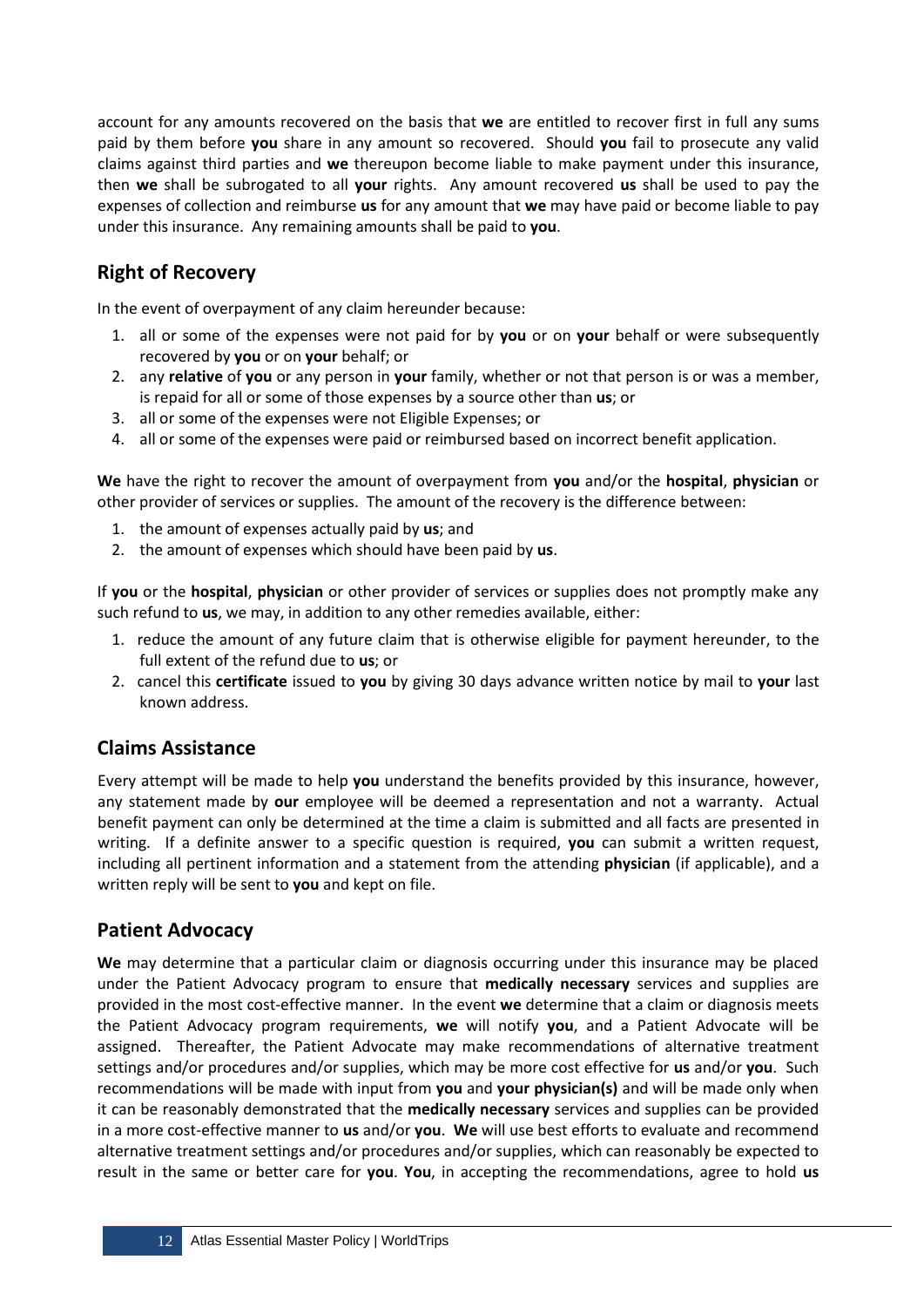harmless and **we** shall not be held liable or otherwise responsible for any treatment, service, supply, procedure or care provided to **you** except for the payment of benefits under this insurance. After **you** have been notified that the claim or diagnosis meets the Patient Advocacy program requirements**, we** reserve the rights to:

- 1. Make payment for treatments, services and/or supplies which are not covered under this insurance which would be beneficial to **you** and cost effective to **us**; and
- <span id="page-11-0"></span>2. Deny payment for expenses which would otherwise be covered under this insurance which are over the amount **we** would have paid had **you** followed the recommendations of the Patient Advocacy program.

# **Article 10 – Appeals and Complaints**

<span id="page-11-1"></span>**We are** dedicated to providing you **with** a high quality service and want to ensure that this is maintained at all times. If **you** feel that **we** have not offered first-class service, please notify **us** and **we** will do **our** best to resolve the problem.

# **Appealing a Claim**

In the event **we** deny all or part of a claim under this insurance, **you** may file a written appeal with **us**. The written appeal must include sufficient information to identify the claim under appeal and must specify the reason(s) for the appeal with supporting documentation, if applicable.

Please provide your written appeal online, by email, or by postal mail at the following:

Online: http://service.worldtrips.com/ Email: appeals@worldtrips.com Postal Mail: WorldTrips Appeals P.O. Box 2058 Farmington Hills, MI 48333 USA

When **we** receive the appeal, **we** will review the claim and a written response will be sent to **you**. After **you** receive **our** response to the appeal, **you** may initiate a second appeal. With **our** receipt of the second appeal, medical and/or claims personnel who were not involved in the original claim determination or the initial appeal will review the claim. A final determination will be made and a letter will be sent to **you**.

<span id="page-11-2"></span>**Please note that appealing a claim is not a requirement to following the complaints procedure detailed below.**

### **Complaints Procedure**

**We** are dedicated to providing a high-quality service and want to ensure that it is maintained at all times. If **you** feel that **we** or another party connected with this policy have not offered a first-class service please contact **us** and **we** will do our best to resolve the problem.

Please provide your written complaint online, by email, or by postal mail at the following: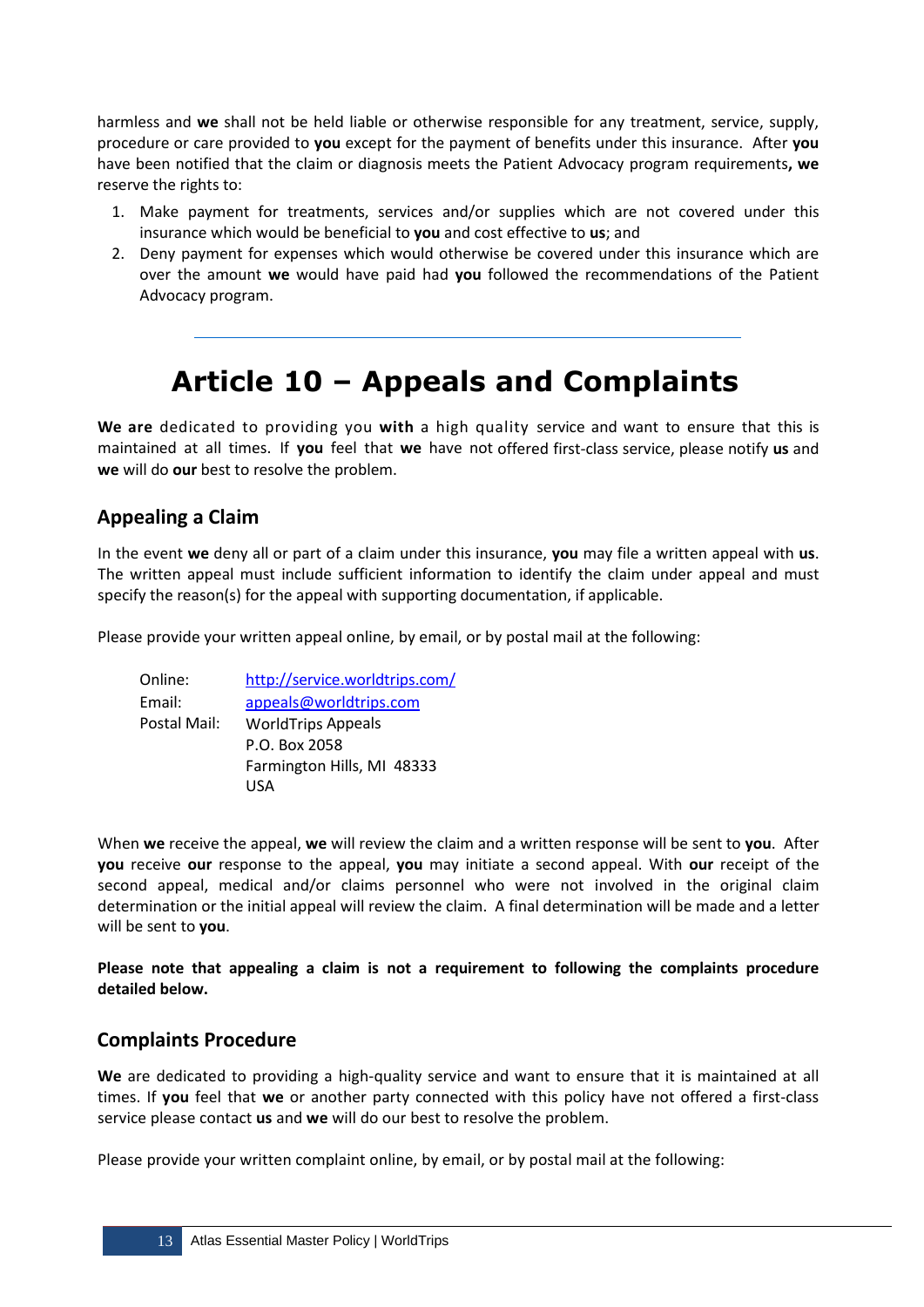| Online:      | http://service.worldtrips.com/ |
|--------------|--------------------------------|
| Email:       | appeals@worldtrips.com         |
| Postal Mail: | <b>WorldTrips Appeals</b>      |
|              | P.O. Box 2058                  |
|              | Farmington Hills, MI 48333 USA |

**You** will be contacted within 3 (three) business days of receiving **your** complaint to inform **you** of what action is being taken. **We** will try to resolve the problem and give **you** an answer within four weeks. If it will take longer than four weeks **we** will tell **you** when **you** can expect an answer.

If **you** are a UK citizen and **you** have not been given an answer within 8 (eight) weeks or should you remain dissatisfied, **you** may if **you** wish, refer **your** complaint to Lloyd's, who will investigate and assess **your** complaint. Lloyd's contact details are as follows:

Complaints Lloyd's One Lime Street London EC3M 7HA

Email: complaints@lloyds.com Telephone: +44 (0)20 7327 5693 Fax: Web: +44 (0)20 7327 5225 www . lloyds . com / complaints

This complaints procedure does not affect any legal right **you** have to take action. Once **you** have received **your** final response from Lloyd's, and if **you** are still not satisfied **you** can contact the Financial Ombudsman Service:

Financial Ombudsman Service Exchange Tower, Harbour Exchange Square, London, E14 9SR Phone: +44 (0) 20 7964 0500 Email: complaint.info@financial-ombudsman.org.uk

<span id="page-12-0"></span>If you have purchased your policy online or by other electronic means within the European Union (EU) you may also make your complaint via the EU's online dispute resolution (ODR) platform. The website for the ODR platform is: http : / / ec . europa . eu / odr

# **Article 11 – Arbitration and Class Action Waiver**

Excluding claims for injunctive or other equitable relief, any dispute or controversy between a Member and any of the WorldTrips, Underwriters or their affiliates arising out of or relating to this Master Policy, including without limitation, any and all disputes, claims (whether in tort, contract, statutory or otherwise) or disagreements concerning the existence, breach, interpretation, application or termination of this Master Policy, shall be resolved by final and binding arbitration pursuant to the Federal Arbitration Act and in accordance with the JAMS Inc. Comprehensive Arbitration Rules & Procedures then in effect. Such claims shall be arbitrated on an individual basis only and the parties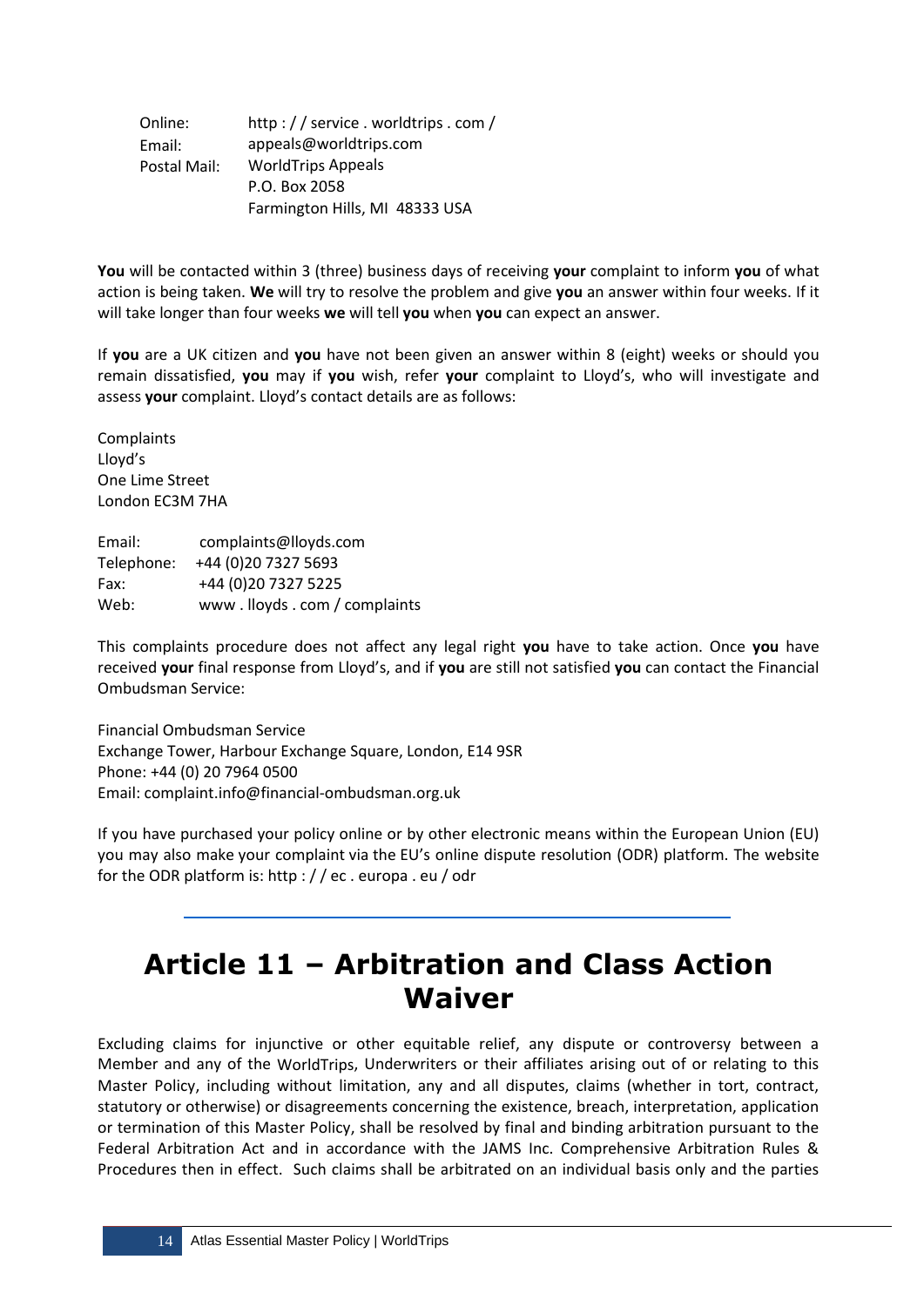waive any right or authority for any claims to be resolved in a class, consolidated, representative, collective or private attorney general action or arbitration. Instructions regarding how to commence an arbitration are available on the JAMS website, located at https : / / www . jamsadr . com. The arbitration shall take place in Houston, Texas or at the option of the party seeking relief, by telephone, online, or via written submissions alone, and be administered by JAMS. The arbitral tribunal ("Tribunal") shall be composed of one arbitrator, who shall be independent and impartial. If the parties fail to agree on the arbitrator within twenty (20) calendar days after the initiation of an arbitration hereunder, JAMS shall appoint the arbitrator. The arbitration shall be conducted in the English language. The decision of the arbitrator will be final and binding on the parties. Judgment on any award(s) rendered by the arbitrator may be entered in any court having jurisdiction thereof. The arbitrator shall have the authority to determine arbitrability of any disputes arising out of or relating to this Master Policy. Nothing in this Section shall prevent either party from seeking immediate injunctive relief from any court of competent jurisdiction, and any such request shall not be deemed incompatible with the agreement to arbitrate or a waiver of the right to arbitrate. The parties undertake to keep confidential all awards in their arbitration, together with all confidential information, all materials in the proceedings created for the purpose of the arbitration and all other documents produced by the other party in the proceedings and not otherwise in the public domain, save and to the extent that disclosure may be required of a party by legal duty, to protect or pursue a legal right or to enforce or challenge an award in legal proceedings before a court or other judicial authority. The arbitrator shall award all fees and expenses, including reasonable attorney's fees, to the prevailing party. This agreement to arbitrate does not apply to claims Members may have for medical malpractice against their medical providers.

<span id="page-13-0"></span>Members may choose to opt out of the agreement to arbitrate by mailing a written opt-out notice ("Notice") to WorldTrips. The Notice must be postmarked no later than sixty (60) days after the last day of **your certificate period.** The Notice must be mailed to: HCC Insurance Holdings, 13403 NW Freeway, Houston, Texas 77040, to the attention of General Counsel. This procedure is the only mechanism by which **you** can opt out of the agreement to arbitrate. Opting out of the agreement to arbitrate has no effect on any other parts of this Master Policy, or any previous or future arbitration agreements that **you** have entered into with WorldTrips.

# **Article 12- Eligible Expenses**

<span id="page-13-1"></span>Subject to the limits set forth in the Schedule of Benefits and Limits, and subject to the conditions and restrictions contained in this provision, **we** will pay the following expenses incurred while this insurance is in effect.

# **Medical & Repatriation Expenses**

### **Medical Expenses**

#### **YOU ARE COVERED:**

- 1. Charges made by a **hospital** for:
	- a. Daily room and board and nursing services not to exceed the average semi-private room rate; and
	- b. Daily room and board and nursing services in Intensive Care Unit; and
	- c. Use of operating, treatment or recovery room; and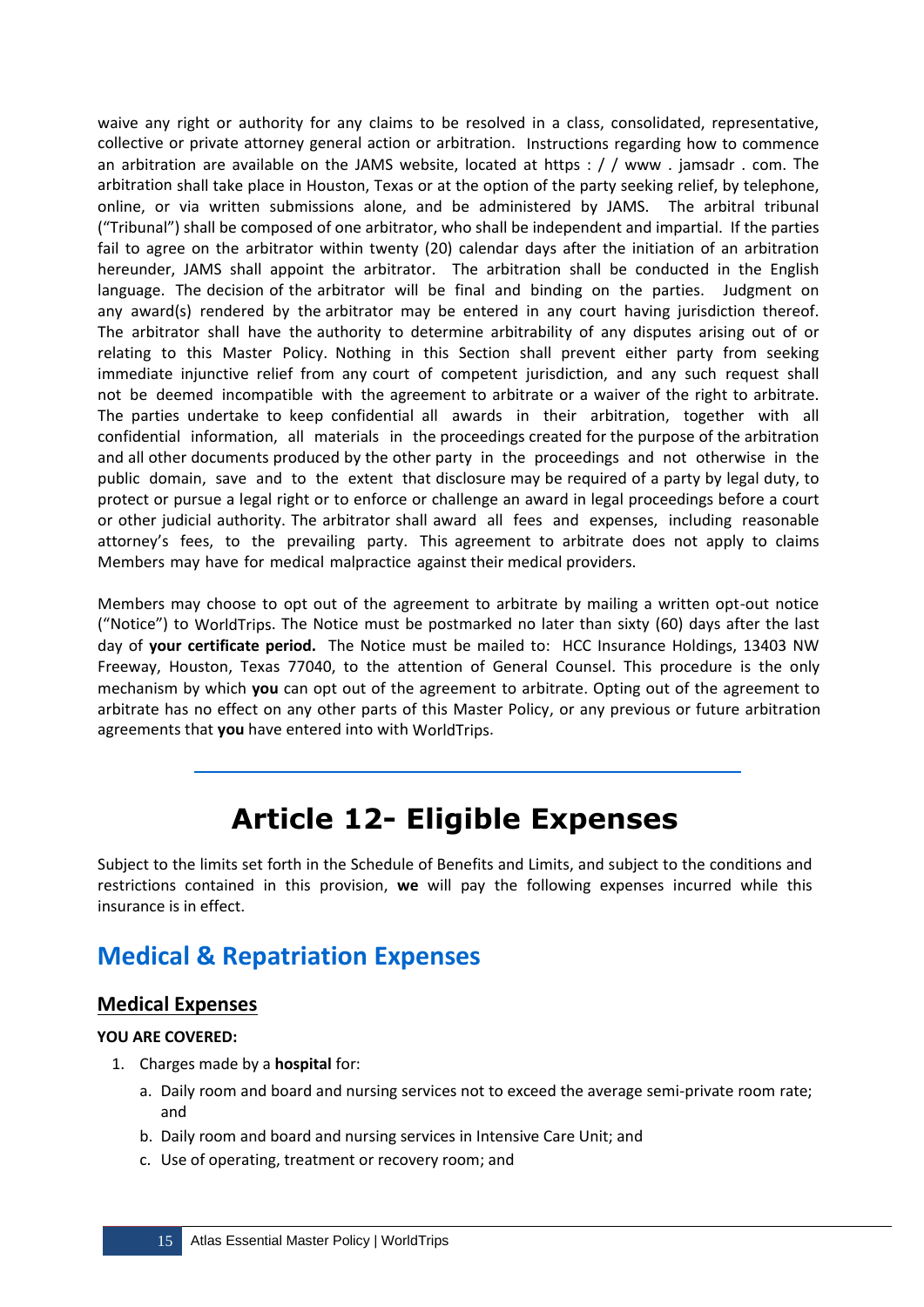- d. Services and supplies which are routinely provided by the hospital to persons for use while inpatients; and
- e. Prescription drugs administered while **inpatient** for treatment of a covered **injury** or **illness**; and
- f. Emergency treatment of an **injury**, even if **hospital** confinement is not required; and
- g. Emergency treatment of an **illness**; subject to emergency room co-pay as outlined in the Schedule of Benefits and Limits. ER co-payment is waived when **you** are directly admitted to the **hospital** as **inpatient** for further treatment of that **illness**.
- 2. **Surgery** at an **outpatient** surgical facility, including services and supplies.
- 3. Charges made by a **physician** for professional services, including **virtual physician visits** and **surgery**. Charges for an assistant surgeon are covered up to 20% of the **usual, reasonable and customary** charge of the primary surgeon, but standby availability will not be deemed to be a professional service and therefore is not covered hereunder.
- 4. Dressings, sutures, casts or other supplies which are **medically necessary** and administered by or under the supervision of a **physician**, but excluding nebulizers, oxygen tanks, diabetic supplies, other supplies for use or application at home, and all devices or supplies for repeat use at home, except **durable medical equipment**.
- 5. Diagnostic testing using radiology, ultrasonographic or laboratory services (psychometric, intelligence, behavioral and educational testing are not included).
- 6. Artificial limbs, eyes or larynx, breast prosthesis or basic functional artificial limbs, but not the replacement or repair thereof.
- 7. Reconstructive **surgery** when the **surgery** is directly related to **surgery** which is covered hereunder.
- 8. Hemodialysis and the charges by the **hospital** for processing and administration of blood or blood components but not the cost of the actual blood or blood components.
- 9. Oxygen and other gasses and their administration by or under the supervision of a **physician**.
- 10. Anesthetics and their administration by a **physician**.
- 11. Care in a licensed **extended care facility** upon direct transfer from an acute care **hospital**.
- 12. **Home nursing care** in bed by a qualified licensed professional, provided by a **home health care agency** upon direct transfer from an acute care **hospital** and only in lieu of **medically necessary inpatient** hospitalization.
- 13. Emergency local ambulance transport necessarily incurred in connection with **injury** or **illness** resulting in **inpatient** hospitalization.
- 14. Emergency dental treatment and dental **surgery** necessary to restore or replace sound natural teeth lost or damaged in an **accident** which was covered under this insurance.
- 15. **Medically necessary** rental of **durable medical equipment** (consisting of a standard basic hospital bed and or a standard basic wheelchair) up to the purchase prices.
- 16. Physical therapy while **inpatient** if prescribed by a **physician** who is not affiliated with the physical therapy practice, necessarily incurred to continue recovery from a covered **injury** or **illness**.
- 17. **Injury** or **illness** resulting from participation in sports or athletic activities not otherwise excluded under this insurance.

#### **YOU ARE NOT COVERED** IF:

1. Expenses arise directly or indirectly from anything in the General Exclusions.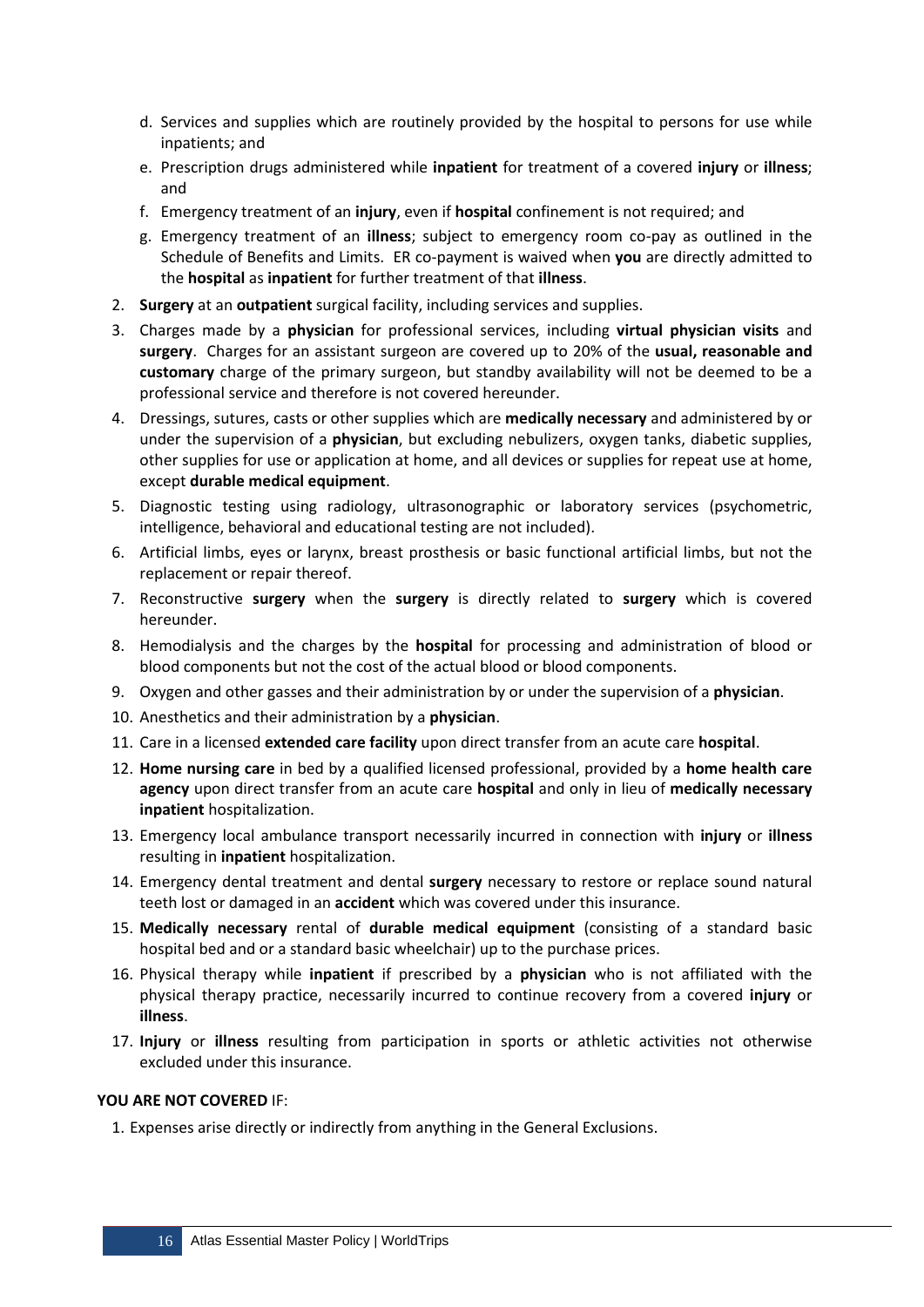## **Emergency Medical Evacuation**

#### **YOU ARE COVERED:**

- 1. Emergency air transportation to a suitable airport nearest to the **hospital** where **you** will receive treatment; and
- 2. Emergency ground transportation necessarily preceding emergency air transportation; and from the destination airport to the **hospital** where **you** will receive treatment.
- 3. The cost of an economy one-way air and/or ground transportation ticket for **you** from the area where **you** were hospitalized following a covered Emergency Medical Evacuation to the area where **you** were initially evacuated from or to the terminal serving the area of **your** principal residence.

#### **YOU ARE NOT COVERED** unless **you** fulfill the following conditions:

- 1. The evacuation is recommended by the attending **physician** who certifies that it is **medically necessary** and that transportation by any other method would result in the loss of **your** life or limb; and
- 2. The evacuation is agreed upon by **you** or **your relative**; or
- 3. Following a covered Emergency Medical Evacuation when the attending **physician** states that it is **medically necessary** for **you** to return to **you**r **home country** or to the area from which **you** were initially evacuated for continued treatment, recuperation and recovery; and
- 4. Travel arrangements, excluding Emergency Local Ambulance, are approved in advance and coordinated by **us**.

#### **YOU ARE NOT COVERED** IF:

- 1. The **illness** or **injury** giving rise to the expense is not covered under this insurance; or
- 2. **Medically necessary** treatment, services and supplies can be provided locally; or
- 3. For emergency air or ground transportation, if transportation by any other method would not result in the loss of **your** life or limb; or
- 4. The condition giving rise to the Emergency Medical Evacuation did not occur spontaneously and without advance warning, either in the form of **physician** recommendation or symptoms which would have caused a prudent person to seek medical attention prior to the onset of the emergency; or
- 5. Expenses are directly or indirectly from anything in the General Exclusions.

**We** will provide Emergency Medical Evacuation only to the nearest **hospital** that is qualified to provide the **medically necessary** treatment, services and supplies to prevent **your** loss of life or limb.

The timeliness of arrangements can be affected by circumstances which are not within **our** control such as: availability of transportation equipment and staff, delays or restrictions on flights caused by mechanical problems, government officials, telecommunications problems, weather and other acts of God. **We** shall not be held liable for any delays that are not within **our** direct and immediate control.

Notwithstanding the foregoing, and if **you** are visiting the U.S., **we** will pay for expenses to return **you** to **your home country** if the attending **physician** and **our** medical consultant agree that transfer to your **home country** is more appropriate than transfer to the nearest qualified **hospital**.

### **Repatriation of Remains**

**YOU ARE COVERED:**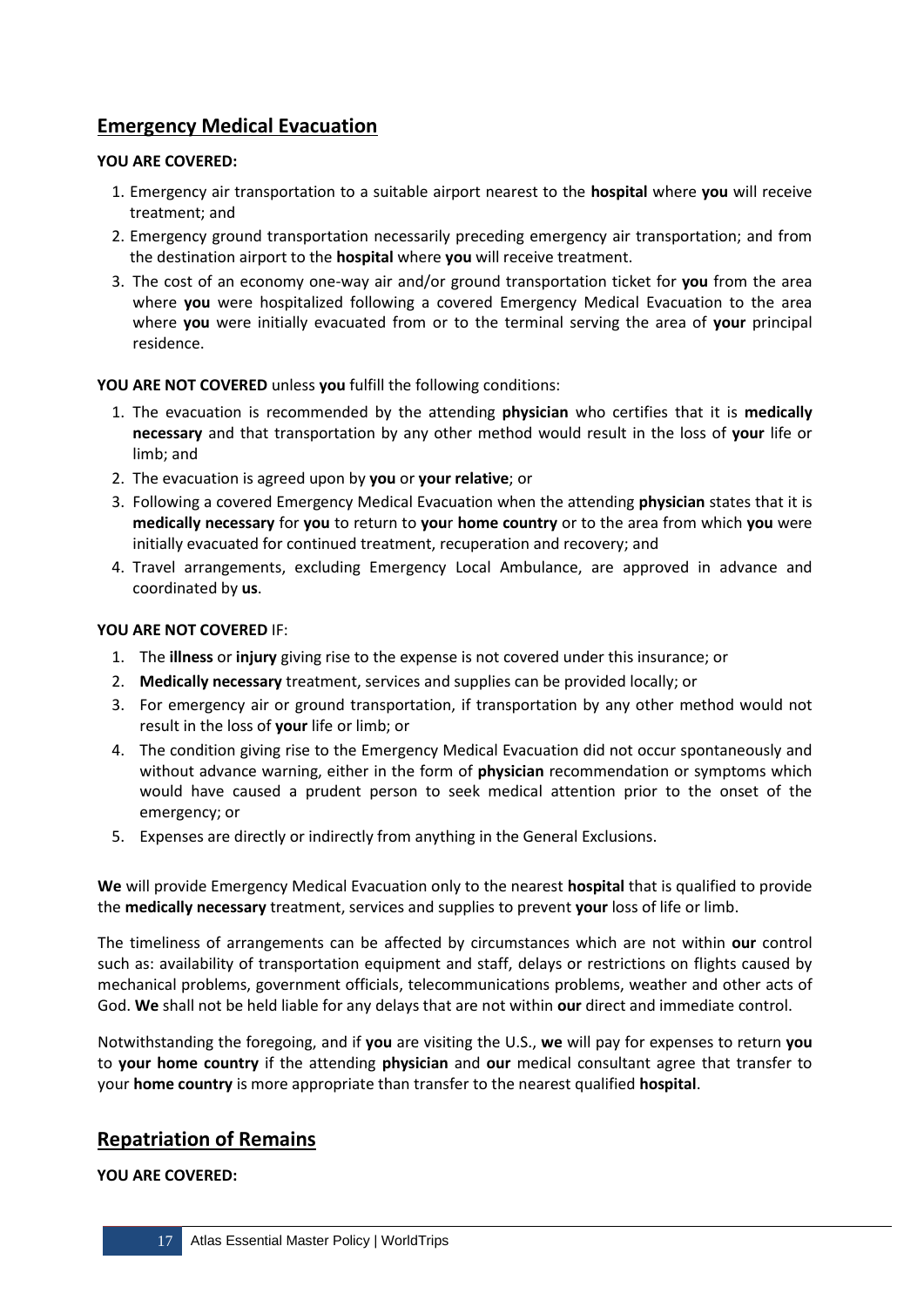- 1. Air or ground transportation of bodily remains or ashes to the airport or ground transportation terminal nearest **your** principal residence; and
- 2. Reasonable costs of preparation of the remains necessary for transportation.

**YOU ARE NOT COVERED** unless **you** fulfill the following conditions:

- 1. The **illness** or **injury** giving rise to the expense are covered under this insurance; and
- 2. Travel arrangements are approved in advance and coordinated by **us.**

#### **YOU ARE NOT COVERED** IF:

1. Expenses arise directly or indirectly from anything in the General Exclusions.

**We** are held harmless and shall not be held liable for loss of or any damage or other impairment to bodily remains incurred during the repatriation process or otherwise.

The timeliness of arrangements can be affected by circumstances which are not within **our** control such as: availability of transportation equipment and staff, delays or restrictions on flights caused by mechanical problems, government officials, telecommunications problems, weather and other acts of God. **We** shall not be held liable for any delays that are not within **our** direct and immediate control.

## **Local Burial or Cremation**

#### **YOU ARE COVERED:**

1. For **you** to be buried or cremated in the country of death in lieu of Repatriation of Remains up to the specified benefit maximum.

**YOU ARE NOT COVERED** unless **you** fulfill the following conditions:

- 1. The **illness** or **injury** giving rise to the expense is covered under this insurance; and
- 2. Travel arrangements are approved in advance and coordinated by **us.**

### **YOU ARE NOT COVERED** IF:

- 1. The death occurs in **your home country;** or
- 2. The Emergency Medical Evacuation or Repatriation of Remains benefit is used; or
- 3. Expenses arise directly or indirectly from anything in the General Exclusions.

<span id="page-16-0"></span>The timeliness of arrangements can be affected by circumstances which are not within **our** control such as: availability of transportation equipment and staff, delays or restrictions on flights caused by mechanical problems, government officials, telecommunications problems, weather and other acts of God. **We** shall not be held liable for any delays that are not within **our** direct and immediate control.

### **Emergency Quarantine Indemnity – Covid-19**

#### **YOU ARE COVERED**:

1. The Emergency Quarantine Indemnity – COVID-19 benefit for each day **you** are **quarantined**.

**YOU ARE NOT COVERED** unless **you** fulfill the following conditions:

- 1. **You** must have a minimum of 30 days of coverage; and
- 2. The **quarantine** is mandated by a **physician** or governmental authority due to 1) you having tested positive for COVID-19/SARS-CoV2, or 2) **you** are symptomatic and waiting on diagnostic test results; and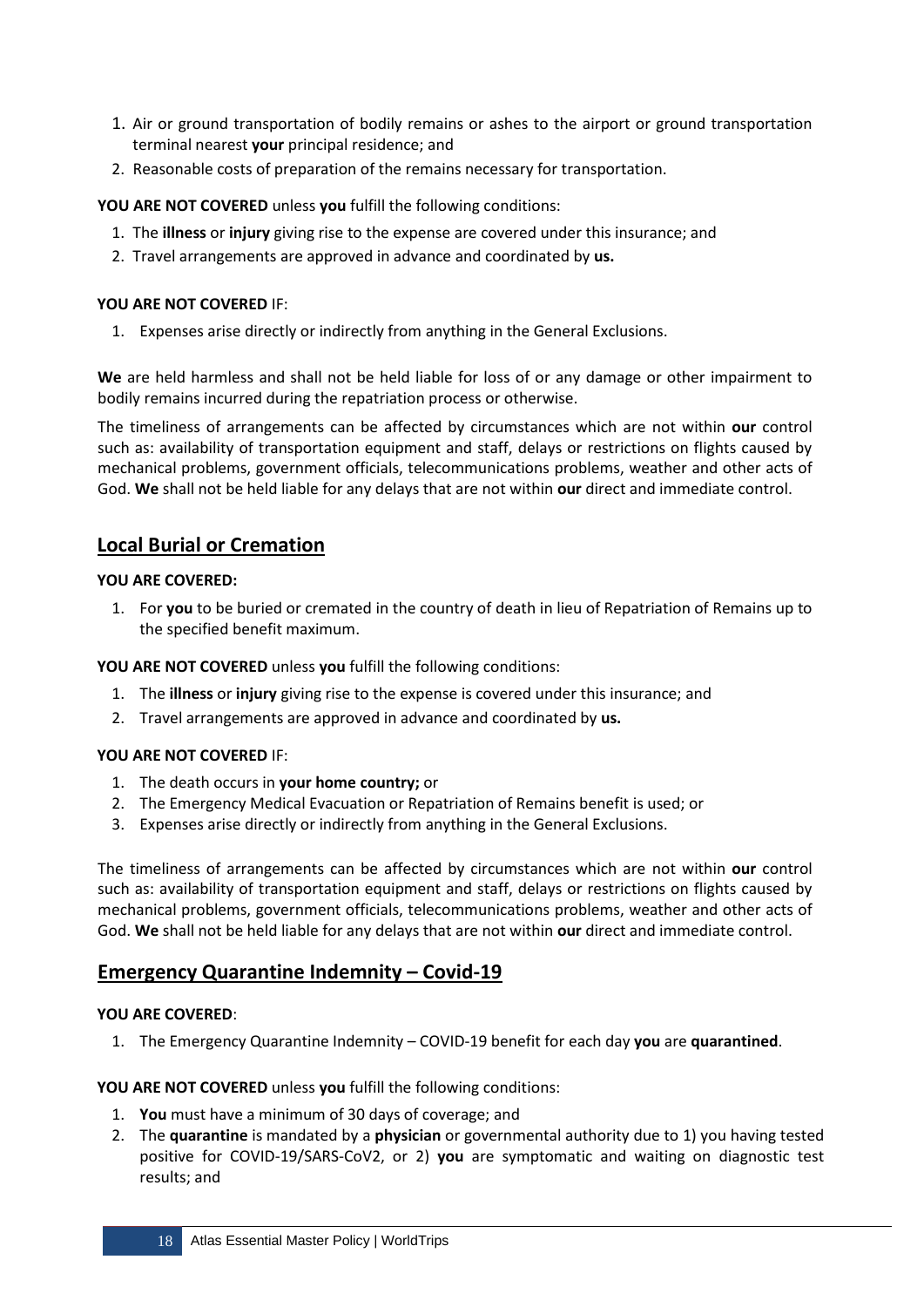3. **You** are outside y**our home country** while in quarantine.

#### **YOU ARE NOT COVERED** IF:

1. Expenses arise directly or indirectly from anything in the General Exclusions.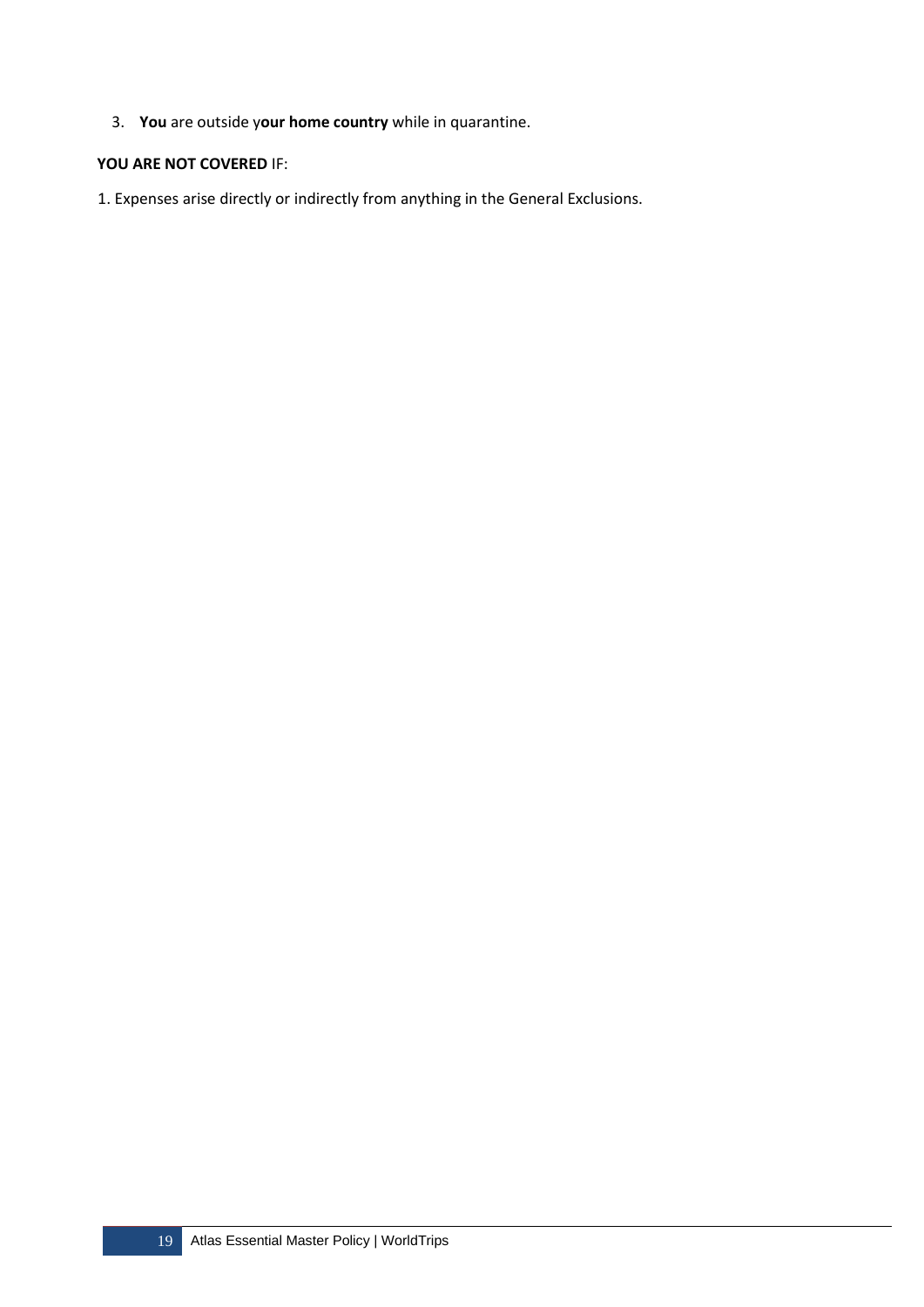# <span id="page-18-0"></span>**Leisure, Recreational, Entertainment, or Fitness Sports & Activities**

#### **YOU ARE COVERED:**

1. **You** are covered for taking part in amateur/non-professional sports and activities, unless it is excluded below. Coverage is for recreational purposes incidental to a trip.

#### **YOU ARE NOT COVERED** unless **you** fulfill the following conditions:

1. **You** must ensure the activity is adequately supervised and that appropriate safety equipment (such as protective headwear, life jackets etc.) are worn at all times.

#### **YOU ARE NOT COVERED** IF:

- 1. The activity is organized athletics involving regular or scheduled practice and/or games; or
- 2. The activity is performed in a professional capacity or for any wage, reward, or profit; or
- 3. Expenses arise directly or indirectly from anything in the General Exclusions; or
- 4. Any of the excluded items listed below:
	- All-Terrain Vehicles
	- American Football
	- Aussie Rules Football
	- Aviation (except when traveling solely as a passenger in a commercial aircraft)
	- Base Jumping
	- Big Game Hunting
	- Bobsleigh
	- Boxing
	- Cave Diving
	- Cliff Jumping
	- Hang-Gliding
	- Heli-Skiing
	- Hot Air Ballooning as a Pilot
	- Ice Hockey
	- Jousting
	- Kite-Surfing
	- Luge
	- Martial Arts
	- Modern Pentathlon
	- Motorized Dirt Bikes
	- Mountaineering at elevations of 4,500 meters or higher
	- Outdoor Endurance Events
	- Parachuting
	- Paragliding
- •Parasailing
- •Powerlifting
- •Quad Biking
- •Racing by any Animal, Motorized Vehicle, or BMX, and Speed Trials and Speedway
- •Rugby
- •Running with the Bulls
- Skeleton
- Sky Surfing
- Snow Skiing and Snowboarding, except recreational downhill and/or crosscountry snow skiing or snowboarding (no cover provided while skiing away from prepared and marked in-bound territories and/or against the advice of the local ski school or local authoritative body)
- Snow Mobiles
- Spelunking
- Sub Aqua Pursuits involving underwater breathing apparatus unless accompanied by a certified instructor at depths less than 10 meters, or PADI/NAUI certified
- •Tractors
- •Whitewater Rafting
- •Wrestling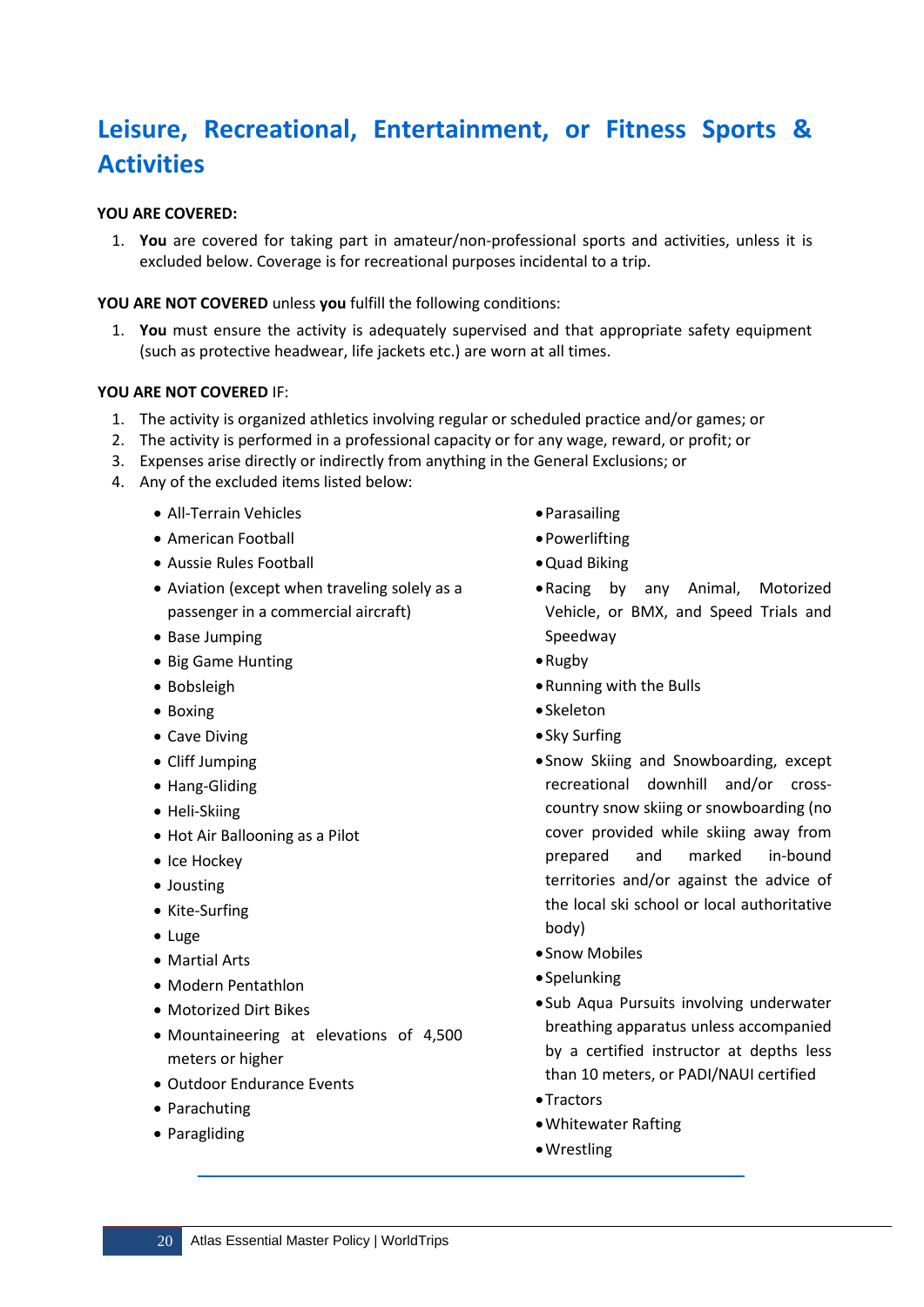# **Article 13 - Terrorism**

#### <span id="page-19-0"></span>**YOU ARE COVERED:**

1. Eligible Medical Expenses for treatment of **injuries** and **illnesses** resulting from an Act of Terrorism, up to the limit set forth in the Schedule of Benefits and Limits, provided all of the following conditions are met.

**YOU ARE NOT COVERED** unless **you** fulfill the following conditions:

- 1. The **injury** or **illness** does not result from the use of any biological, chemical, **cyber**, radioactive or nuclear agent, material, device or weapon;
- 2. **You** have no direct or indirect involvement in the Act of Terrorism;
- 3. The Act of Terrorism is not in a country or location where the U.S. Department of State has issued a level 3 or level 4 travel advisory that has been in effect within the 6 months immediately prior to **your** date of arrival; and
- 4. **You** have not failed to depart a country or location within 10 days following the date a level 3 or level 4 travel advisory for that country or location is issued by the United States government.

#### **YOU ARE NOT COVERED** IF:

- 1. Loss, damage, cost or expense directly or indirectly caused by, resulting from or in connection with any of the following regardless of any other cause or event contributing concurrently or in any other sequence to the loss, damage, cost or expense:
	- a. War, invasion, acts of foreign enemies, hostilities or warlike operations (whether war be declared or not), civil war, rebellion, revolution, insurrection, civil commotion assuming the proportions of or amounting to an uprising, military or usurped power;
	- b. The use of any biological, chemical, **cyber**, radioactive or nuclear agent, material, device or weapon; however, this exclusion shall not apply where **you** are exposed to nuclear radioactive and/or radioactive material for the purpose of medical treatment;
	- c. Any Act of Terrorism, not specifically covered above;
	- d. Coverage for loss, damage, cost or expense of whatsoever nature directly or indirectly caused by, resulting from or in connection with any action taken in controlling, preventing, suppressing or in any way relating to (a), (b) or (c) above;
	- e. Expenses arise directly or indirectly from anything in the General Exclusions.

For the purpose of this insurance, an "Act of Terrorism" means an act, including but not limited to, the use of force or violence and/or the threat thereof, of any person or group(s) of persons, whether acting alone or on behalf of or in connection with any organization(s) or government(s) committed for political, religious, ideological or similar purposes including the intention to influence any government and/or to put the public, or any section of the public, in fear.

If **we** allege that by reason of this exclusion, any loss, damage, cost or expense is not covered by this insurance, the burden of proving the contrary shall be upon **you**.

In the event any portion of this exclusion is found to be invalid or unenforceable, the remainder shall remain in full force and effect.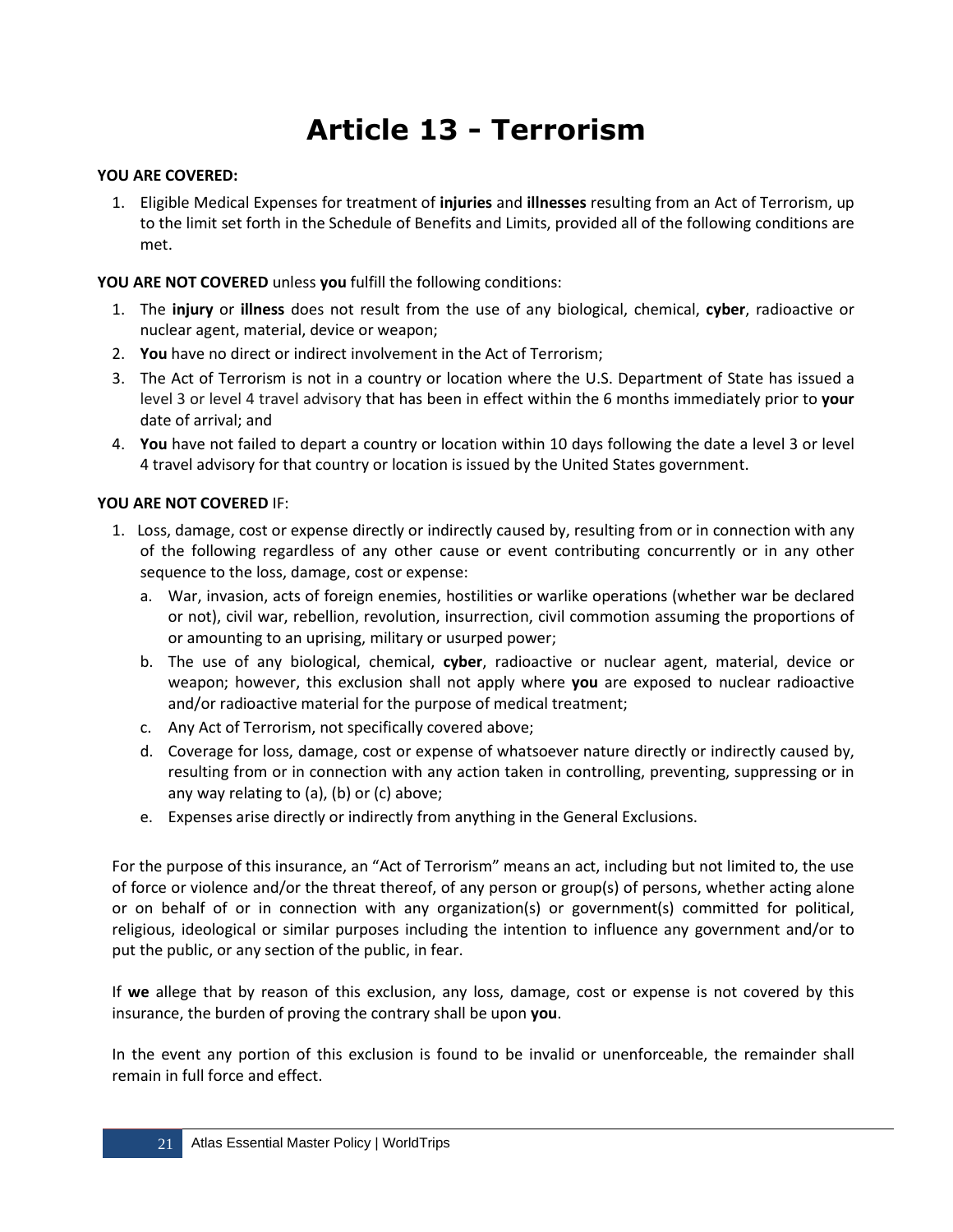**Cyber** means the use or operations, as a means for inflicting harm, of any computer, computer software program, malicious code, computer virus or process or any other electronic system.

# <span id="page-20-0"></span>**Article 14 - Pre-Existing Medical Conditions**

This policy does not cover **pre-existing conditions**.

**Pre-existing Condition** means any

- 1. Condition for which medical advice, diagnosis, care, or treatment (includes receiving services and supplies, consultations, diagnostic tests or prescription medicines) was recommended or received during the 2 years immediately preceding the certificate effective date; or
- 2. Condition that had manifested itself in such a manner that would have caused a reasonably prudent person to seek medical advice, diagnosis, care, or treatment (includes receiving services and supplies, consultations, diagnostic tests or prescription medicines) within the 2 years immediately preceding the certificate effective date; or
- 3. **Injury**, **illness**, sickness, disease, or other physical, medical, mental, or nervous conditions, disorder or ailment (whether known or unknown) that, with reasonable medical certainty, existed at the time of application or within the 2 years immediately preceding the certificate effective date. For the purposes of the Complications of Pregnancy coverage offered hereunder, pregnancy will not be included within the definition of a **pre-existing condition**.

# **Article 15 - General Exclusions**

<span id="page-20-1"></span>**Excluded Conditions, Treatments (includes Diagnoses, Tests, and Examinations), Services, Supplies, Acts, Omissions, and/or Events:**

- 1. **Pre-existing Conditions**.
- 2. **Outpatient** physical therapy.
- 3. **Outpatient** prescription drugs.
- 4. Birth defects and congenital illnesses. Birth defects are deemed to include hereditary conditions.
- 5. **Mental health disorders.**
- 6. Pregnancy, complications of pregnancy, termination of pregnancy, routine prenatal care, child birth, postnatal care, and charges incurred by a child under the age of 14 days.
- 7. Impotency or sexual dysfunction.
- 8. All **sexually transmitted diseases** and conditions.
- 9. HIV, AIDS, or ARC, and all diseases caused by and/or related to HIV.
- 10. All forms of cancer / neoplasm.
- 11. **Substance abuse** or addiction or conditions that may be attributed to **substance abuse** or addictions and direct consequences thereof.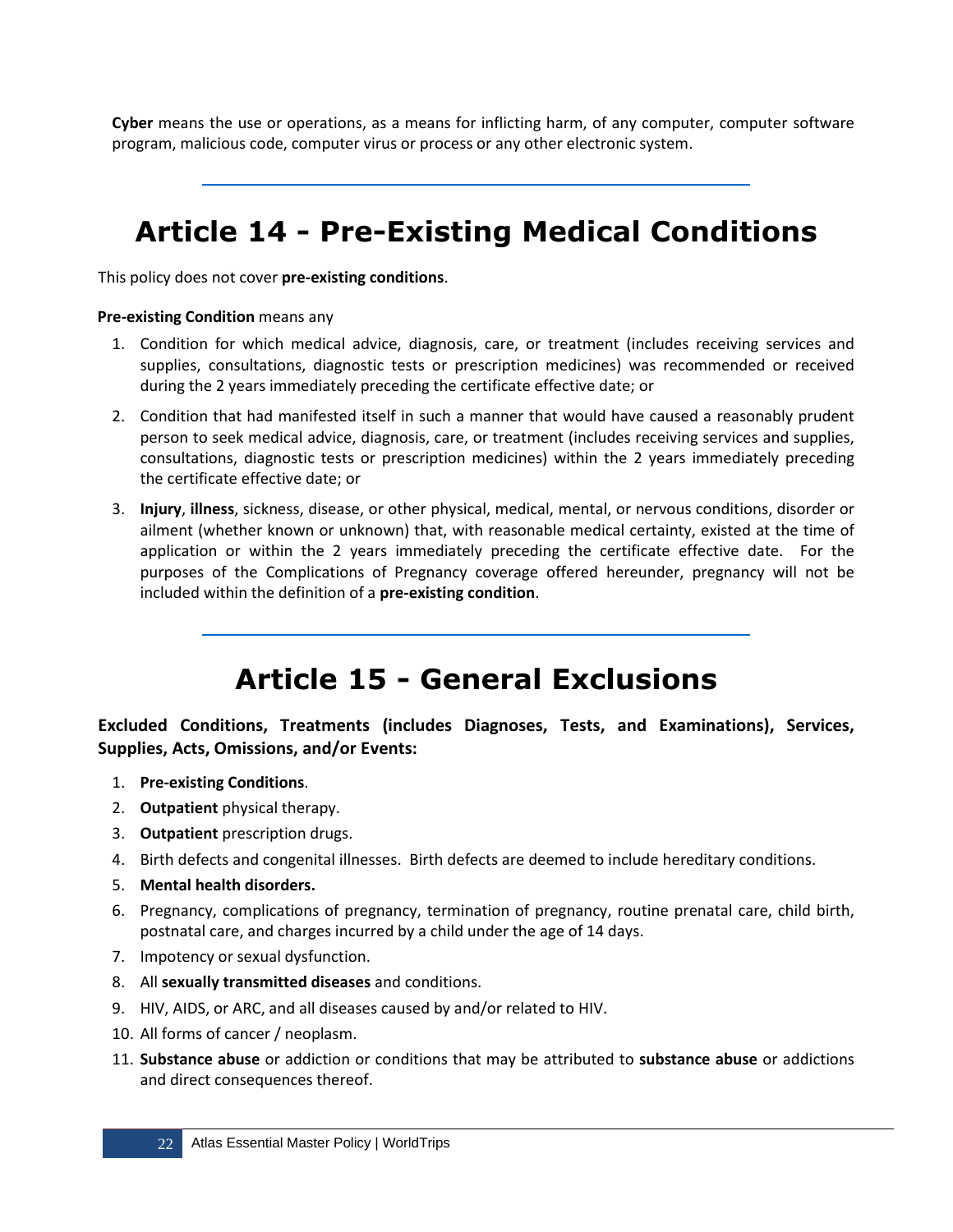- 12. Acne, moles, skin tags, diseases of sebaceous glands, seborrhea, sebaceous cyst, hypertrophic and atrophic conditions of skin, nevus.
- 13. Sleep apnea or other sleep disorders.
- 14. Obesity or weight modification, including but not limited to wiring of the teeth and all forms of intestinal bypass **surgery**.
- 15. Self-inflicted **injury** or **illness** and/or suicide or attempted suicide whether sane or insane.
- 16. **Injury** sustained that is due wholly or partially to the effects of intoxication or drugs other than drugs taken in accordance with treatment prescribed by a **physician** and except drugs prescribed for the treatment of substance abuse.
- 17. **Injury** sustained while operating any motorized vehicle, aircraft or watercraft whether registered or not while under the influence of alcohol as defined under the law of the jurisdiction where the **injury** occurs or with a .08 Blood Alcohol Content (BAC), whichever is lower.
- 18. Routine medical examinations, including but not limited to vaccinations, immunizations, annual checkups, the issue of medical certificates and attestations, and examinations as to the suitability of employment or travel.
- 19. Dental treatment and treatment of the temporomandibular joint, except for emergency dental treatment necessary to replace sound natural teeth lost or damaged in an **accident** covered hereunder.
- 20. Promotion or prevention of conception including but not limited to: artificial insemination, treatment for infertility, sterilization or reversal of sterilization.
- 21. Organ or tissue transplants or related services.
- 22. Eye **surgery**, such as corrective refractory **surgery**, when the primary purpose is to correct nearsightedness, farsightedness or astigmatism.
- 23. Corrective devices and medical appliances, including eyeglasses, contact lenses, hearing aids, hearing implants, eye refraction, visual therapy, and any examination or fitting related to these devices, dentures or dental appliances, and all vision and hearing tests and examinations.
- 24. Orthoptics and visual eye training.
- 25. Orthopedic shoes, orthopedic prescription devices to be attached to or placed in shoes, treatment of weak, strained, flat, unstable or unbalanced feet, metatarsalgia or bunions, and treatment of corns, calluses or toenails.
- 26. Hair loss including wigs, hair transplants or any drug that promises hair growth, whether or not prescribed.
- 27. Speech, vocational, occupational, biofeedback, acupuncture, recreational, sleep or music therapy, holistic care of any nature, massage and kinesiotherapy.
- 28. Psychometric, intelligence, competency, behavioral and educational testing.
- 29. Cosmetic or aesthetic reasons, except for reconstructive **surgery** when such **surgery** is directly related to and follows a **surgery** which was covered hereunder.
- 30. Modifications of the physical body intended to improve the psychological, mental or emotional wellbeing, including but not limited to sex-change **surgery**.
- 31. Exercise programs, whether or not prescribed or recommended by a **physician**.
- 32. Incurred as a result of exposure to non-medical nuclear radiation and/or radioactive material(s).
- 33. Cryo preservation and implantation or re-implantation of living cells.
- 34. Genetic or predictive testing.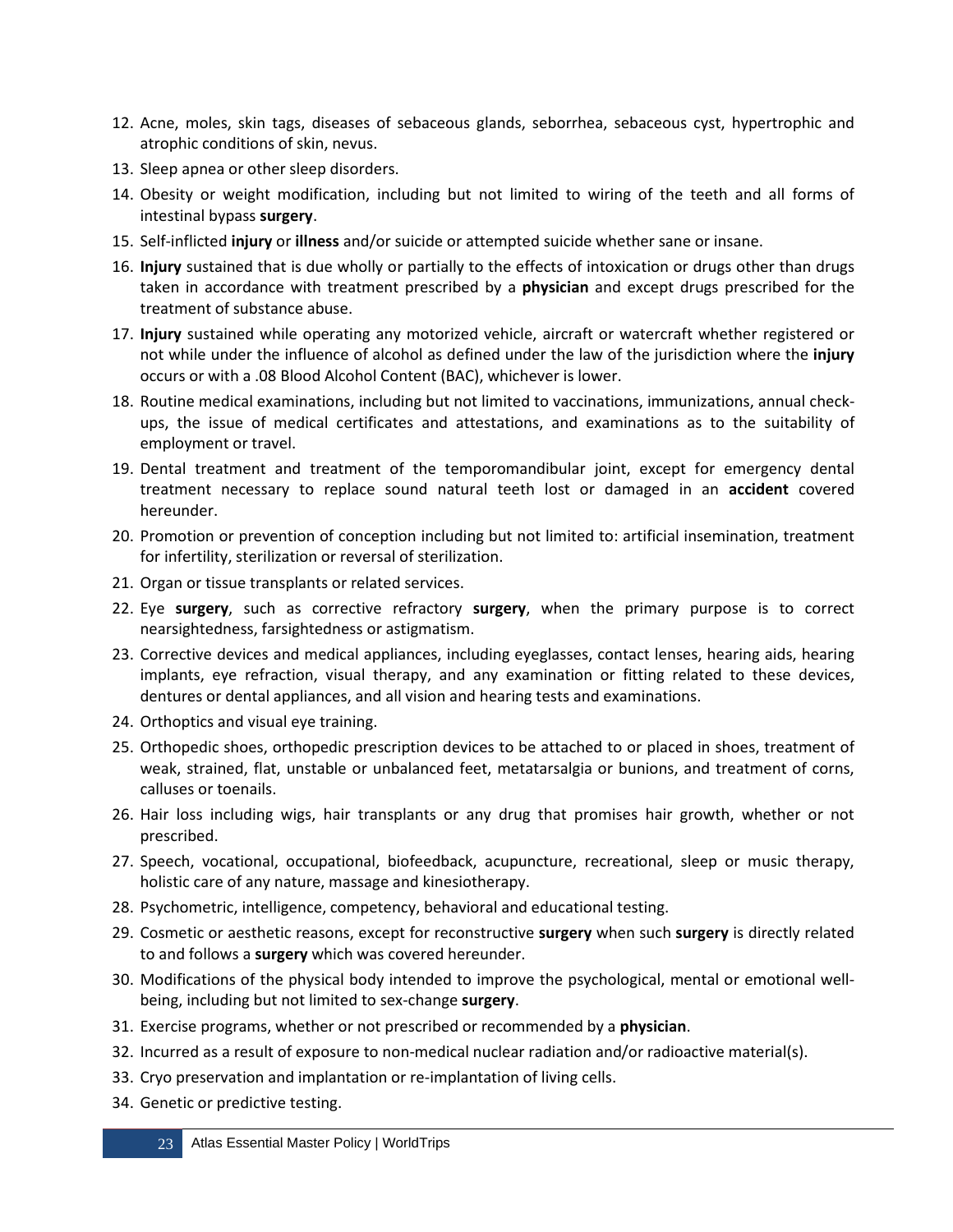- 35. **Investigational, experimental or for research** purposes.
- 36. While confined primarily to receive **custodial care, educational or rehabilitative care**, or any medical treatment in any establishment for the care of the aged, except rehabilitative care received upon direct transfer from an acute care **hospital**.

#### 37. Not **medically necessary**.

- 38. Not administered by or under the supervision of a **physician**, and products that can be purchased without a doctor's prescription.
- 39. Provided by a **relative**, family member or any person who ordinarily resides with **you**.
- 40. Provided by a chiropractor.
- 41. Provided at no cost to **you**.
- 42. Failure to keep a scheduled appointment.
- 43. Payable under any government system, including the Australian Medicare system.
- 44. Payable under Worker's Compensation or Employer's Liability Laws, or by any coverage provided or required by law.
- 45. Charges exceeding usual, reasonable and customary.
- 46. Charges resulting from or occurring during the commission of a violation of law, including without limitation, the engaging in an illegal occupation or act, but excluding minor traffic violations.
- 47. Any illness or injury incurred as a result of epidemics, pandemics, public health emergencies, natural disasters, or other disease outbreak conditions that may affect a person's health when, prior to your effective date, any of the following were issued:
	- a. The United States Centers for Disease Control & Prevention had issued a Warning/Alert Level 3 or higher for a location or destination, including common carriers; or
	- b. The United States Centers for Disease Control & Prevention had issued a Global or Worldwide Warning/Alert Level 3 or higher.

This exclusion is applicable when 1) any of the above were in effect within 6 months immediately prior to **your** effective date or 2) within 10 days following the date the alert/warning is issued **you** have failed to depart the country or location. This exclusion does not apply to charges resulting from COVID-19/SARS-CoV-2.

- 48. War, military action or while on duty as a member of a police or military force unit.
- 49. Travel or accommodations, except as provided for in the Local Ambulance, Emergency Medical Evacuation, Emergency Quarantine Indemnity, and Repatriation of Remains sections of this insurance.
- 50. Incurred outside **your certificate period**.
- 51. Submitted to **us** for payment more than 60 days after the last day of the **certificate period**.
- 52. When departure from the **home country** is to obtain treatment in the destination country/countries.
- 53. Complications or consequences of a treatment or condition not covered hereunder.
- 54. Not included as Eligible Expenses as described herein.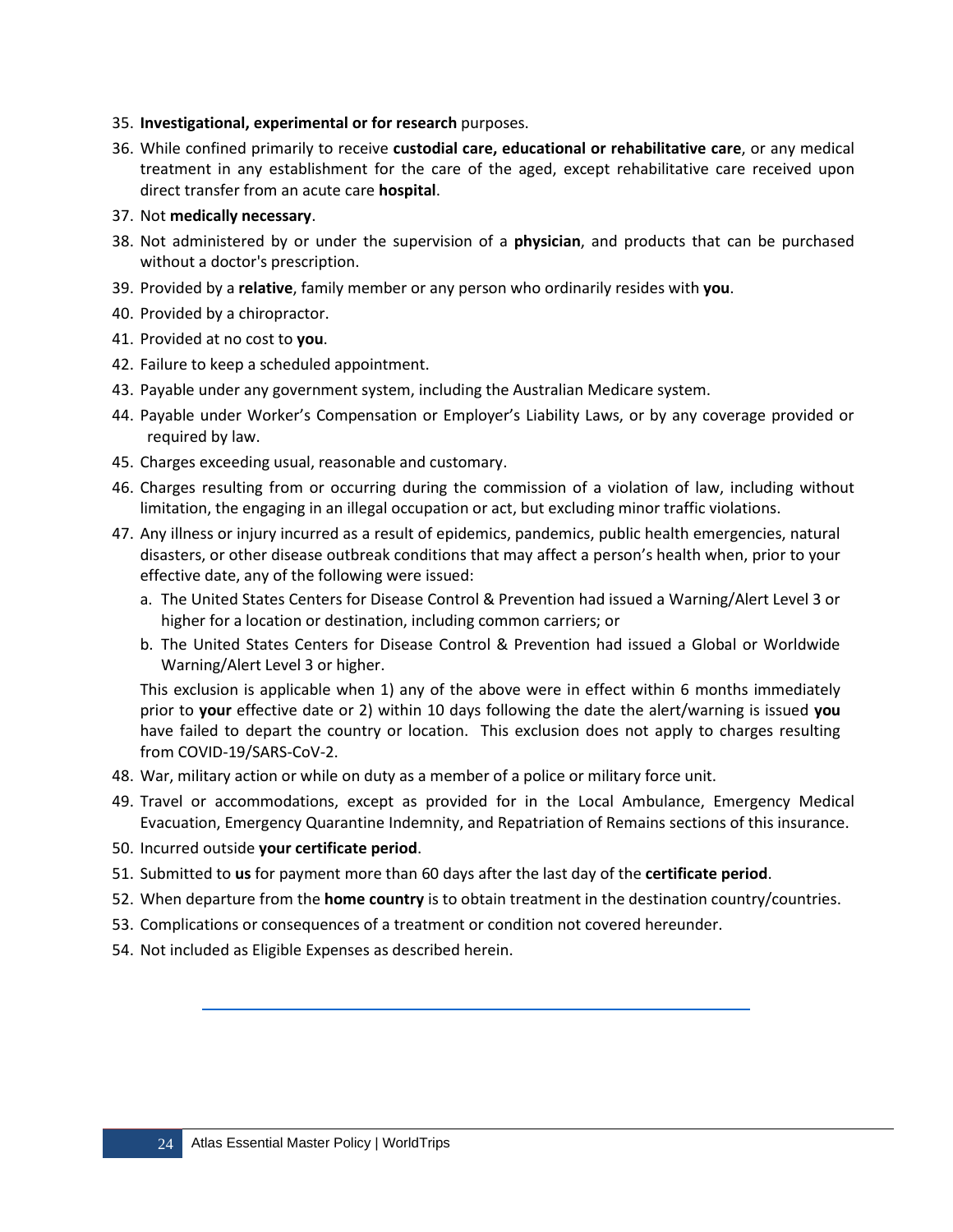# **Article 16 - General Definitions**

<span id="page-23-0"></span>**Accident** means a sudden, unintentional and unexpected occurrence caused by external, visible means and resulting in physical **injury** to **you**. The cause or one of the causes of such **accident** is external to **your** own body and occurs beyond **your** control.

**Assured** means the The Atlas/International Citizen Group Insurance Trust, Hamilton, Bermuda.

**Certificate** means the document issued to **you** that provides evidence of benefits payable under the Master Policy and that will confirm the plan type, period of cover, **home country**, certificate number, special terms and/or conditions, **deductible**, chosen benefit list, and geographical area of cover.

**Certificate Period** means the period of time beginning on the date and time of the **certificate effective date** and ending on the date and time of the **certificate termination date**. The maximum certificate period is 364 days.

**Coinsurance** means **your** payment of eligible expenses at the percentage specified in the Schedule of Benefits and Limits.

**Custodial Care** means that type of care or service, wherever furnished and by whatever name called, that is designed primarily to assist **you** in performing the activities of daily living**.** Custodial care also includes nonacute care for the comatose, semi-comatose, paralyzed or mentally incompetent patients.

**Cyber** means the use or operations, as a means for inflicting harm, of any computer, computer software program, malicious code, computer virus or process or any other electronic system.

**Deductible** means the dollar amount of eligible expenses, specified in the Schedule of Benefits and Limits that **you** must pay per **certificate period** before eligible expenses are paid.

**Durable Medical Equipment** means a standard basic hospital bed and/or a standard basic wheelchair.

**Educational or Rehabilitative Care** means care for restoration (by education or training) of one's ability to function in a normal or near normal manner following an **illness** or **injury**. This type of care includes, but is not limited to, vocational or occupational therapy and speech therapy.

**Emergency** means a medical condition manifesting itself by acute signs or symptoms which could reasonably result in placing **your** life or limb in danger if medical attention is not provided within 24 hours.

**Extended Care Facility** means an institution, or a distinct part of an institution, which is licensed as a **hospital**, **extended care facility** or rehabilitation facility by the state in which it operates; and is regularly engaged in providing 24-hour skilled nursing care under the regular supervision of a **physician** and the direct supervision of a registered nurse; and maintains a daily record on each patient; and provides each patient with a planned program of observation prescribed by a **physician**; and provides each patient with active treatment of an **illness** or **injury**. **Extended care facility** does not include a facility primarily for rest, the aged, **substance abuse** treatment, **custodial care**, nursing care or for care of **mental health disorders** or the mentally incompetent.

**Home Country** means the country where **you** principally reside and receive regular mail. U.S. Citizens are not eligible for coverage within the U.S., except as provided under home country coverage, regardless of the location of **your** principal residence.

**Home Health Care Agency** means a public or private agency or one of its subdivisions, which operates pursuant to law and is regularly engaged in providing home nursing care under the supervision of a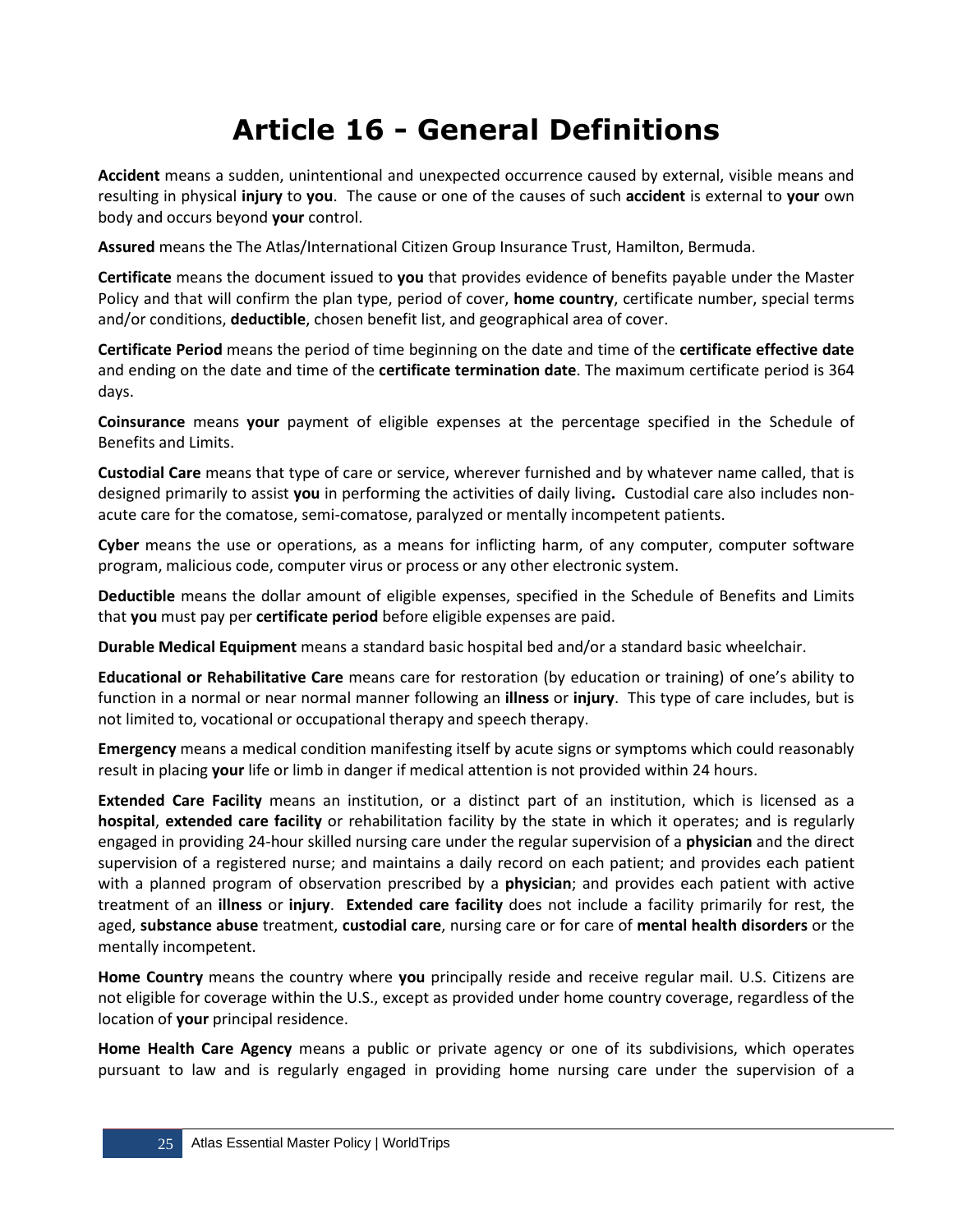registered nurse, and maintains a daily record on each patient, and provides each patient with a planned program of observation and treatment by a **physician**.

**Home Nursing Care** means services provided by a **home health care** agency and supervised by a registered nurse, which are directed toward the personal care of a patient, provided always that such care is provided in lieu of **medically necessary inpatient** care in a **hospital**.

**Hospital** means an institution which operates as a **hospital** pursuant to law, and is licensed by the state or country in which it operates; and operates primarily for the reception, care and treatment of sick or injured persons as **inpatients**; and provides 24-hour nursing service by registered nurses on duty or call; and has a staff of one or more **physicians** available at all times; and provides organized facilities and equipment for diagnosis and treatment of acute medical conditions on its premises; and is not primarily a rehabilitation facility, long-term care facility, **extended care facility**, nursing, rest, **custodial care** or convalescent home, a place for the aged, drug addicts, alcoholics or runaways; or similar establishment.

**Illness** means a sickness, disorder, **illness**, pathology, abnormality, ailment, disease or any other medical, physical or health condition. For purposes of this insurance, **illness** includes Complications of Pregnancy during the first 26 weeks of pregnancy. **Illness** does not include learning disabilities, attitudinal disorders or disciplinary problems.

**Injury** means an unexpected and unforeseen harm to the body caused by an **accident** that requires medical treatment.

**Inpatient** means a patient who occupies a hospital bed for more than 24 hours for medical treatment and whose admission was recommended by a **physician, or** a patient held for observation in a hospital for at least 12 hours.

**Intensive Care Unit** means a cardiac care unit or other unit or area of a **hospital** that meets the required standards of the Joint Commission on Accreditation of Hospitals for Special Care Units.

**Investigational, Experimental or for Research Purposes** means procedures, services or supplies that are by nature or composition, or are used or applied, in a way which deviates from generally accepted standards of current medical practice.

**Medically Necessary** means a service or supply which is necessary and appropriate for the diagnosis or treatment of an **illness** or **injury** based on generally accepted current medical practice as determined by **us**. A service or supply will not be considered **medically necessary** if is provided only as a convenience to **you** or the provider, and/or is not appropriate for **your** diagnosis or symptoms, and/or exceeds in scope, duration or intensity that level of care which is needed to provide safe, adequate and appropriate diagnosis or treatment of an **illness** or **injury**.

**Member** means an individual who is covered under this insurance.

**Mental Health Disorder** means a mental or emotional disease or disorder which generally denotes a disease of the brain with predominant behavioral symptoms; or a disease of the mind or personality, evidenced by abnormal behavior; or a disorder of conduct evidenced by socially deviant behavior. Mental health disorders include: psychosis, depression, schizophrenia, bipolar affective disorder, and those psychiatric illnesses listed in the current edition of the diagnostic and Statistical Manual for Mental Disorders of the American Psychiatric Association.

**Outpatient** means a **member** who receives **medically necessary** treatment by a **physician** for **injury** or **illness** that does not require overnight stay in a **hospital**.